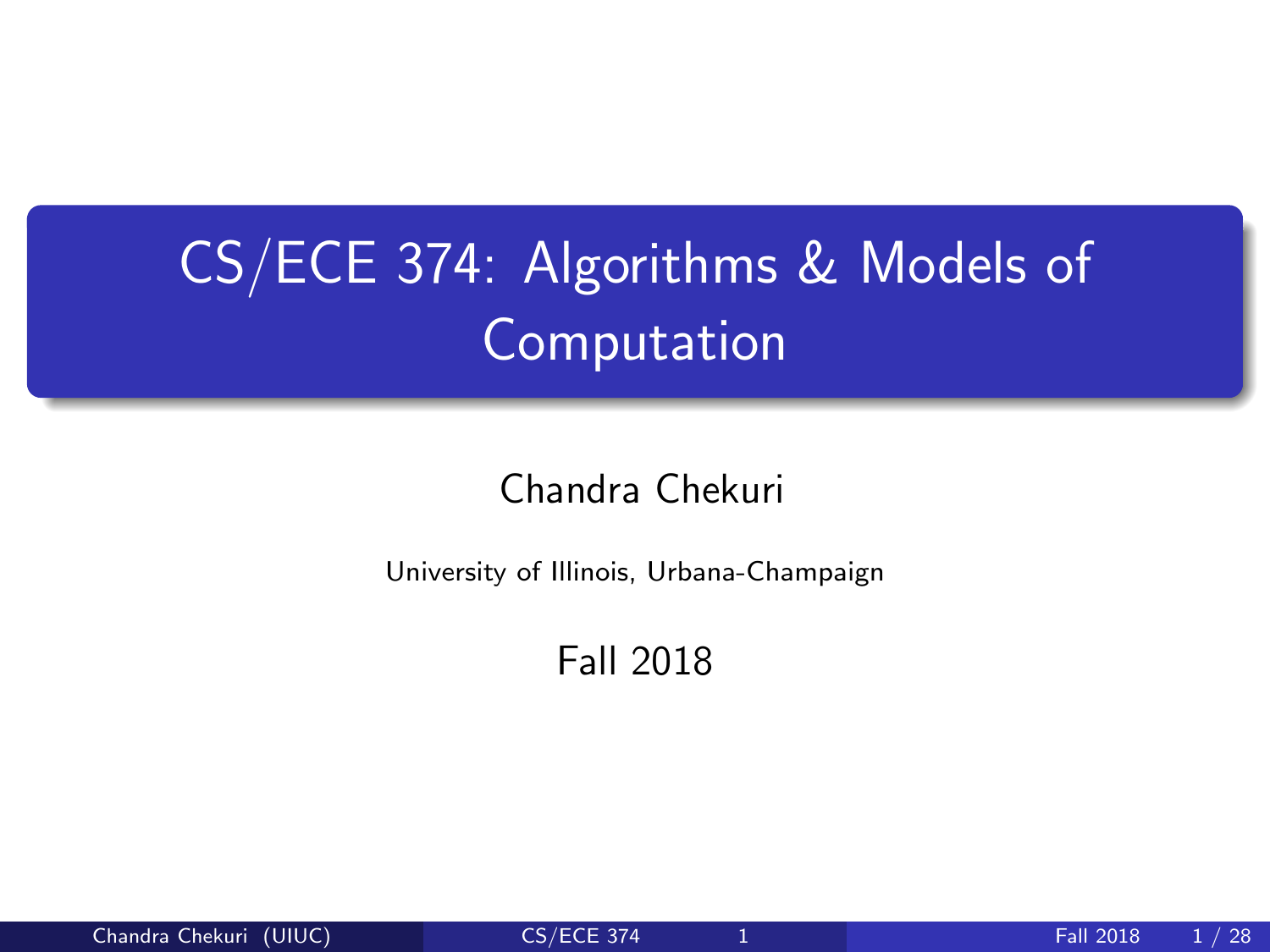CS/ECE 374: Algorithms & Models of Computation, Fall 2018

# Administrivia, Introduction

Lecture 1 August 28, 2018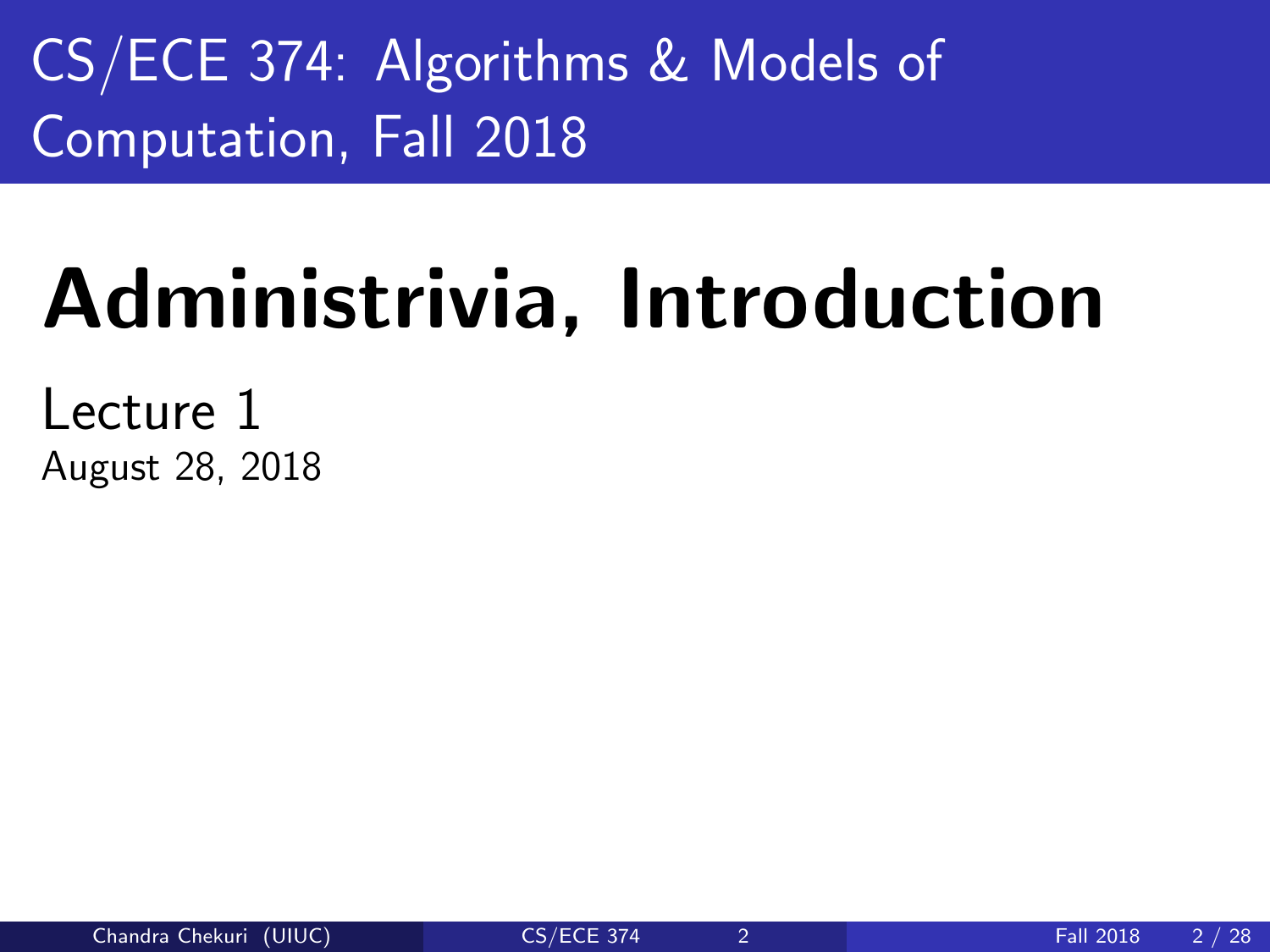# <span id="page-2-0"></span>Part I

# [Administrivia](#page-2-0)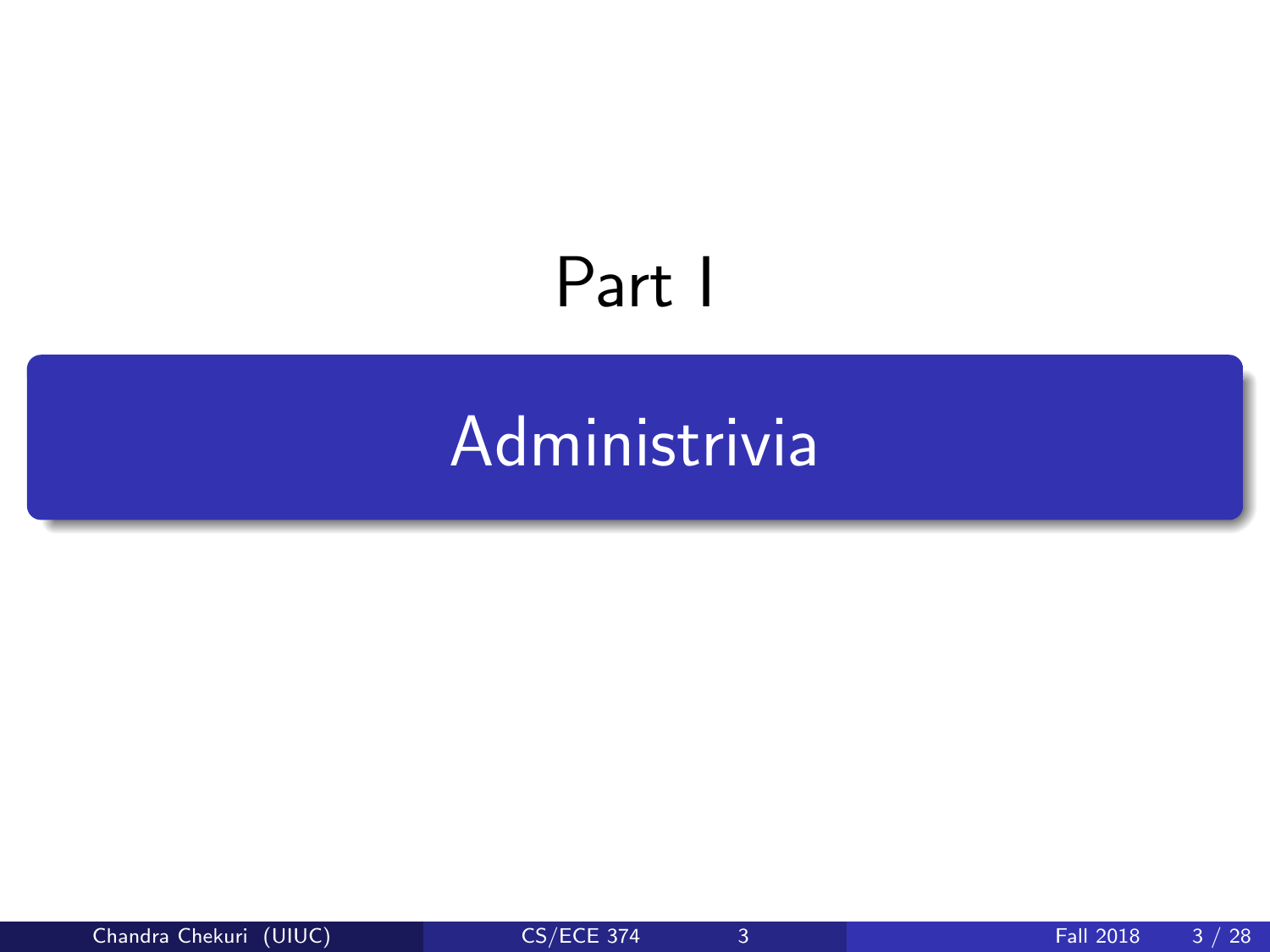### Instructional Staff

- <sup>1</sup> Instructors: Chandra Chekuri (A section) and Nikita Borisov (B section)
- 2 11 Teaching Assistants
- <sup>3</sup> ?? Undergraduate Course Assistants
- <sup>4</sup> Office hours: See course webpage
- **6** Contacting us: Use *private notes* on Piazza to reach course staff. Direct email only for sensitive or confidential information.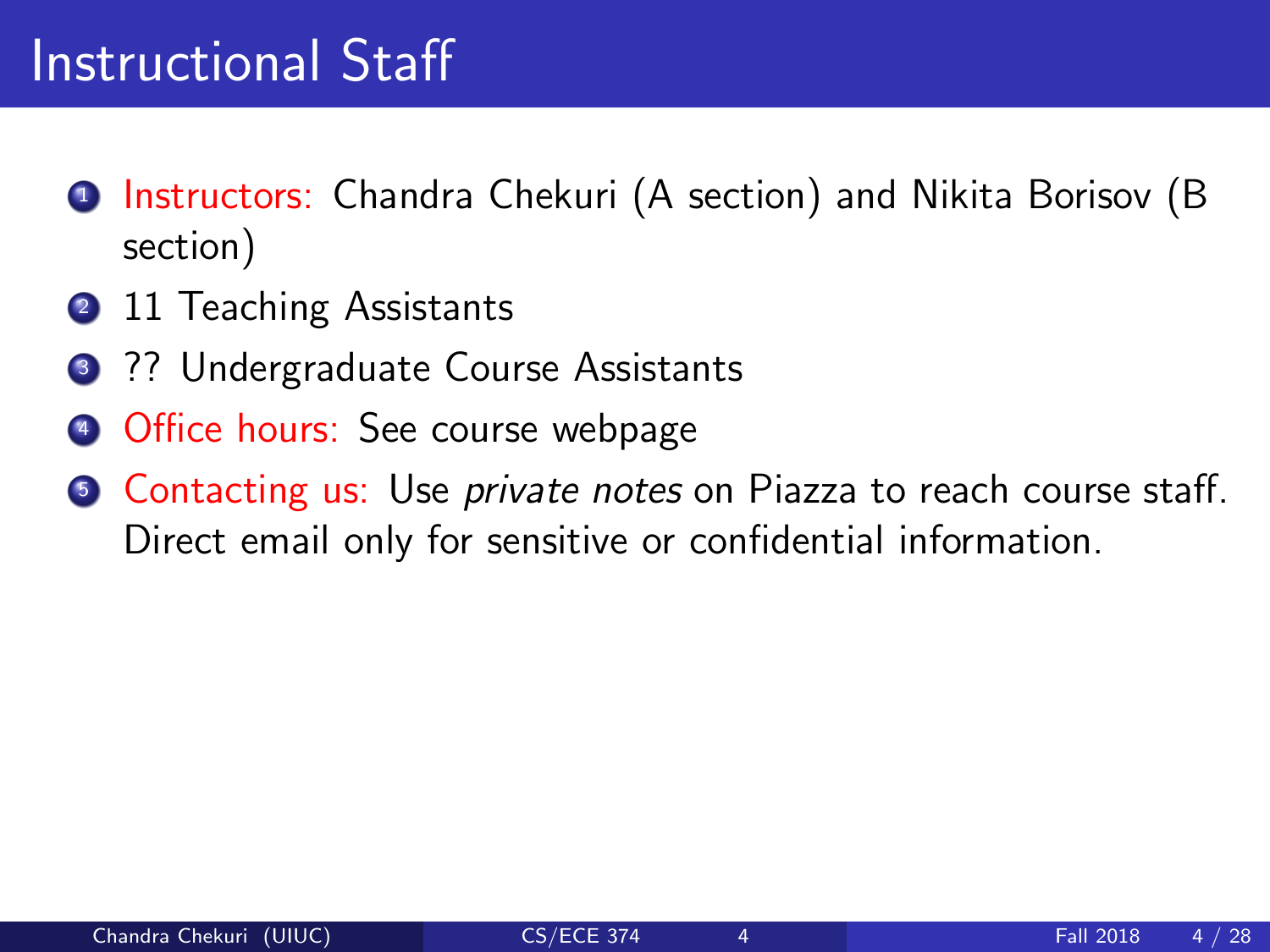### Section A vs B

Only lectures different for the sections.

Home work, exams, labs etc will be common.

Homework groups can be across sections.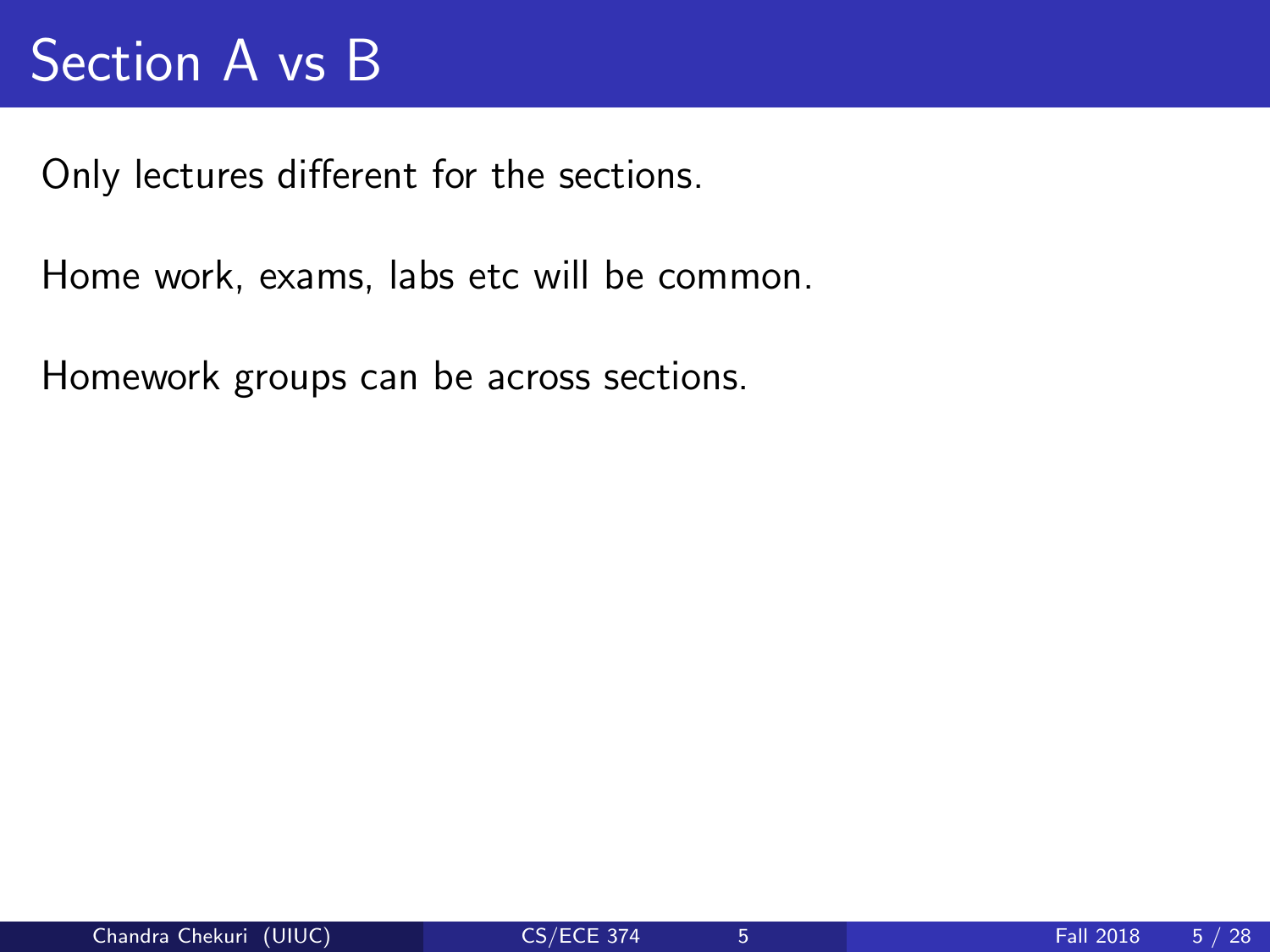- <sup>1</sup> Webpage: General information, announcements, homeworks, course policies <courses.engr.illinois.edu/cs374>
- <sup>2</sup> Gradescope: Homework submission and grading, regrade requests
- <sup>3</sup> Moodle: Quizzes, solutions to homeworks, grades
- **4 Piazza:** Announcements, online questions and discussion, contacting course staff (via private notes)

See course webpage for links

Important: check Piazza/course web page at least once each day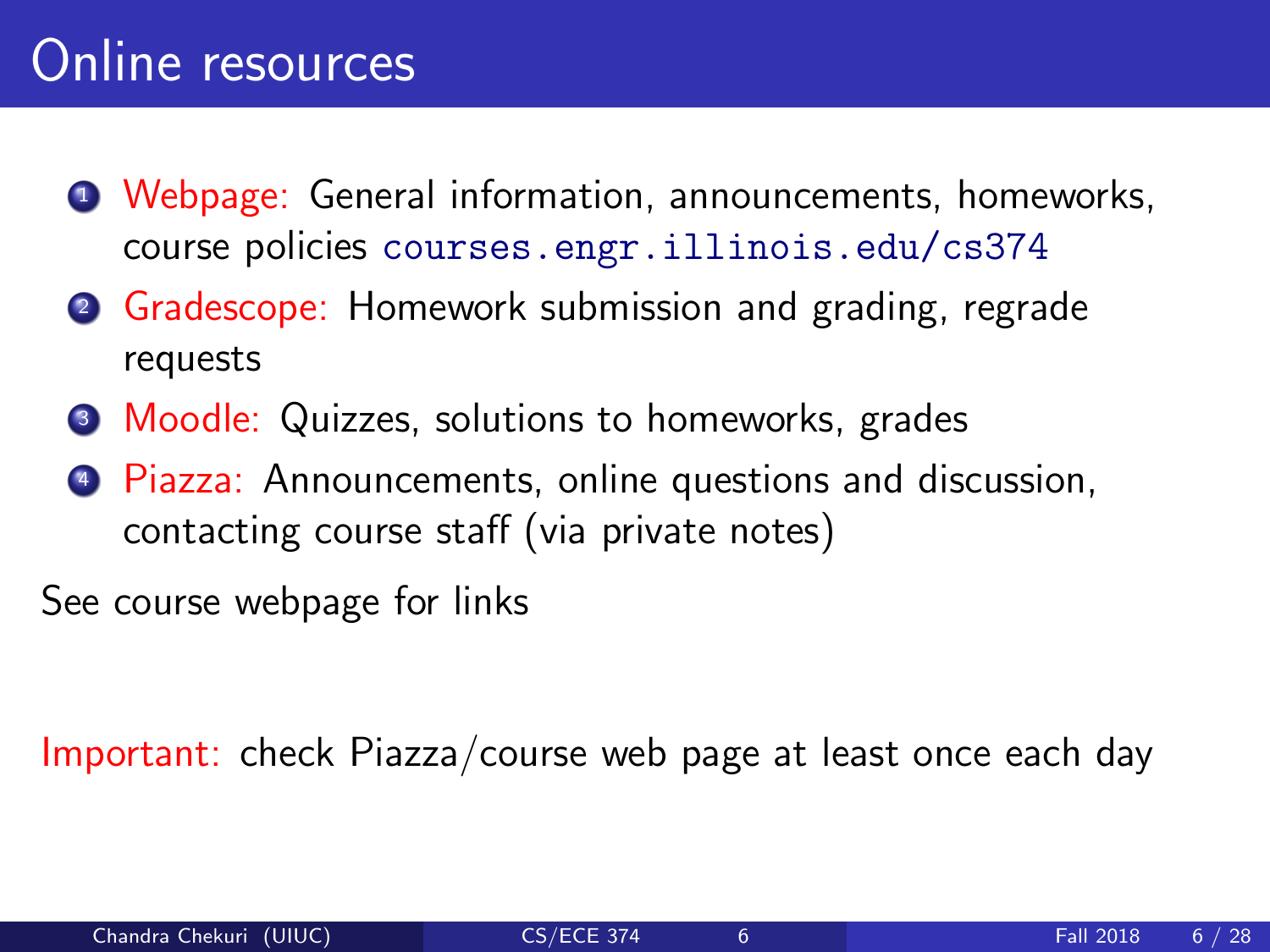### Prereqs and Resources

- <sup>1</sup> Prerequisites: CS 173 (discrete math), CS 225 (data structures)
- <sup>2</sup> Recommended books: (not required)
	- **O** Introduction to Theory of Computation by Sipser
	- **2** Introduction to Automata, Languages and Computation by Hopcroft, Motwani, Ullman
	- **3** Algorithms by Dasgupta, Papadimitriou & Vazirani. Available online for free!
	- **4** Algorithm Design by Kleinberg & Tardos
- <sup>3</sup> Lecture notes/slides/pointers: available on course web-page
- <sup>4</sup> Additional References
	- **Q** Lecture notes of Jeff Erickson, Sariel HarPeled, Mahesh Viswanathan and others
	- **2** Introduction to Algorithms: Cormen, Leiserson, Rivest, Stein.
	- <sup>3</sup> Computers and Intractability: Garey and Johnson.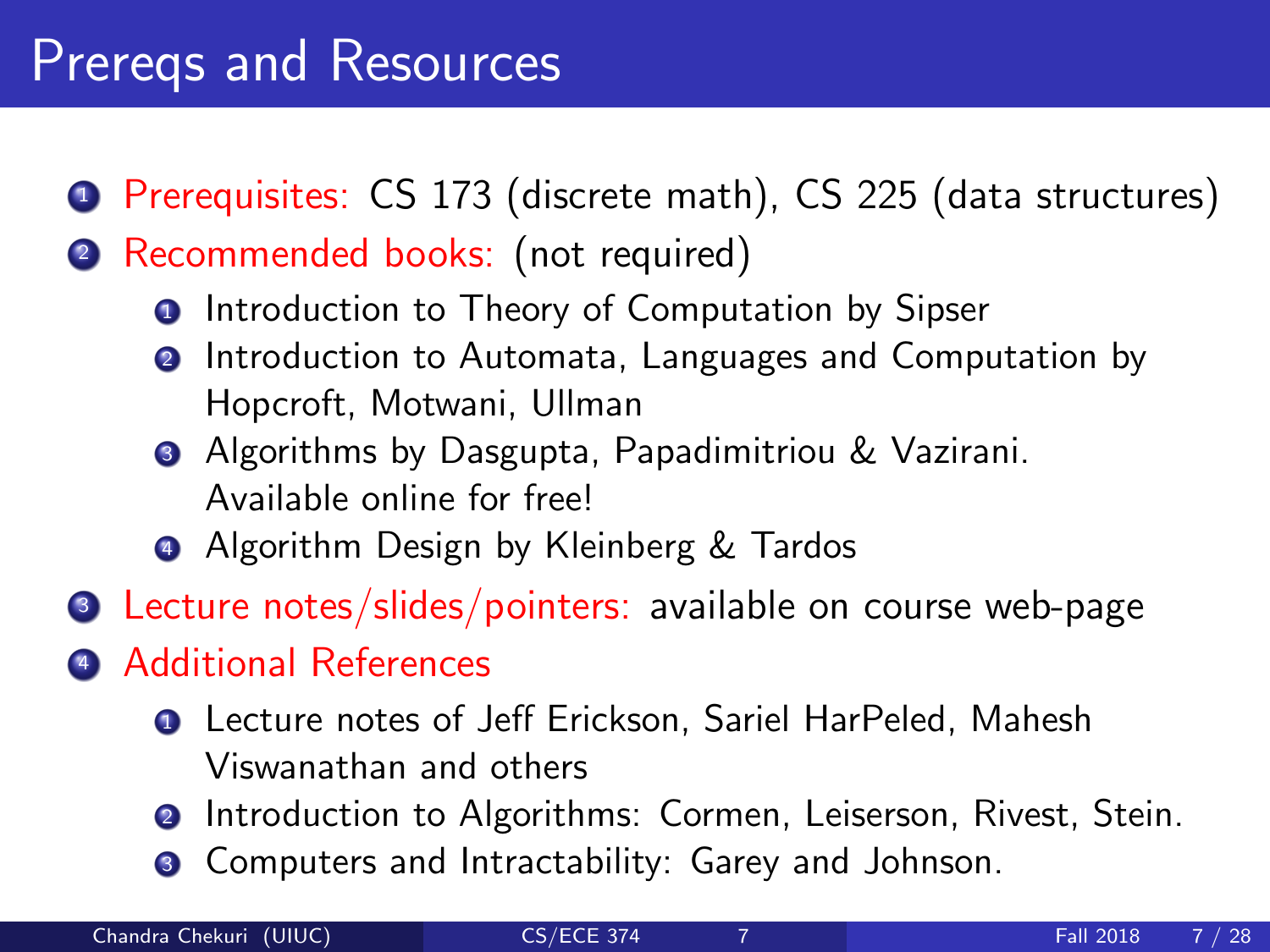### Grading Policy: Overview

- **1** Quizzes: 0% for self-study
- 2 Homeworks: 24%
- $\odot$  Midterm exams: 44% (2  $\times$  22%)
- <sup>4</sup> Final exam: 32% (covers the full course content)

Midterm exam dates:

- **1** Midterm 1: Mon, October 1, 7–9.30pm
- <sup>2</sup> Midterm 2: Mon, November 12, 7–9.30pm

No conflict exam offered unless you have a valid excuse.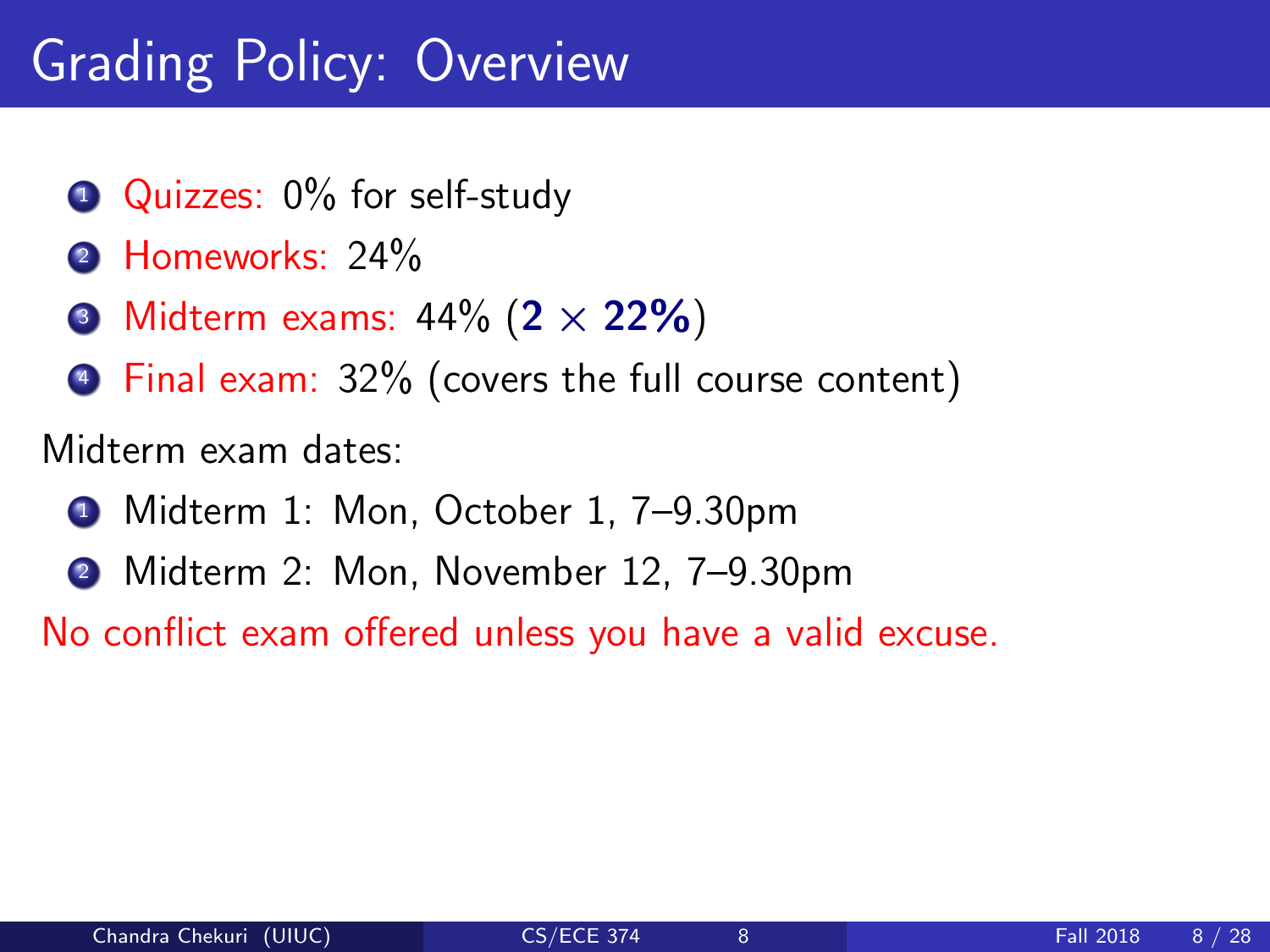### Homeworks

- **1** Self-study quizzes each week on *Moodle*. No credit but stronlgy recommended.
- 2 One homework every week: Due on Wednesdays at 10am on Gradescope. Assigned at least a week in advance.
- **3** Homeworks can be worked on in groups of up to 3 and each group submits one written solution (except Homework 0).
- **4 Important:** academic integrity policies. See course web page.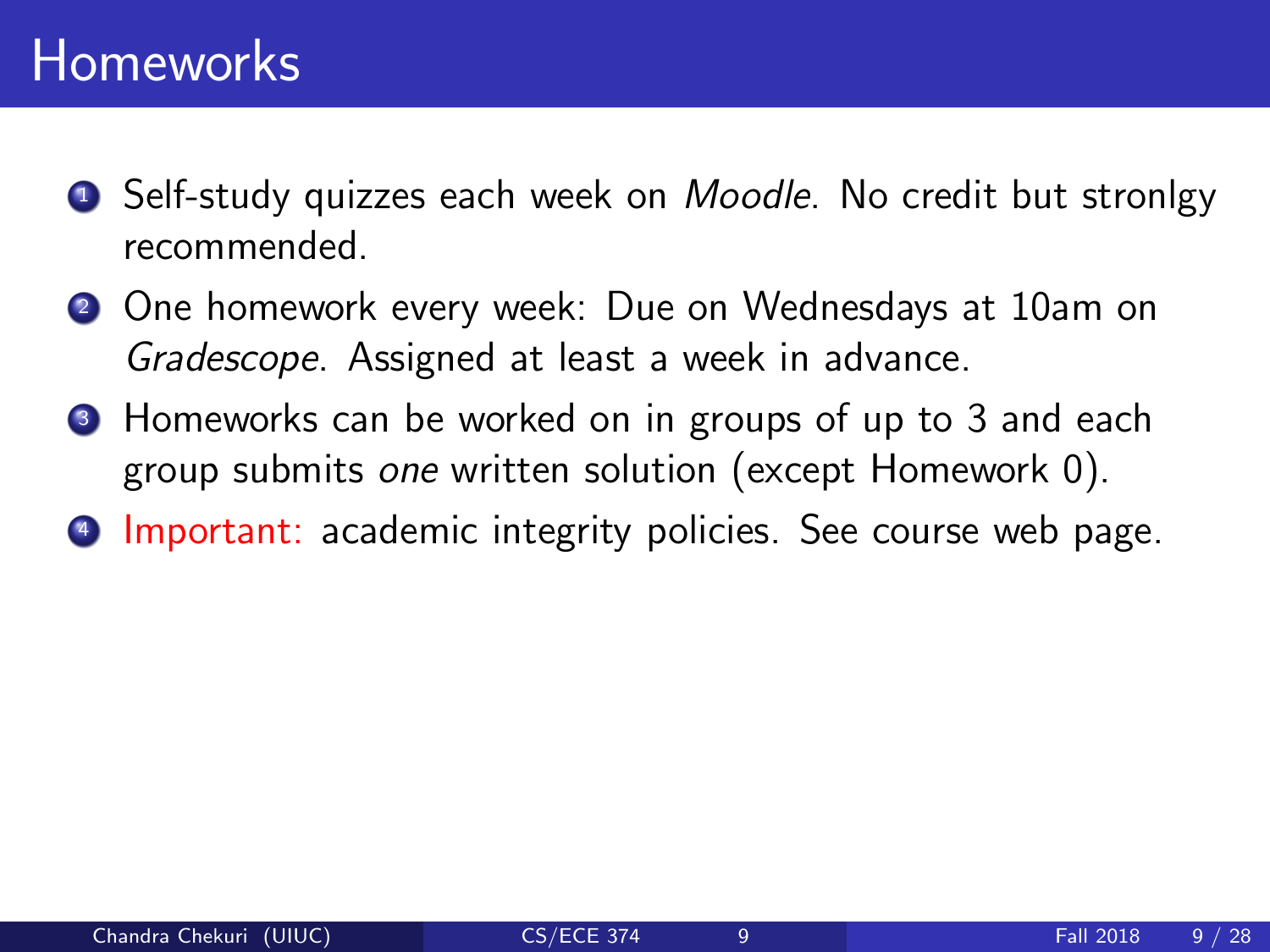### More on Homeworks

- **1** No extensions or late homeworks accepted.
- <sup>2</sup> To compensate, nine problems will be dropped. Homeworks typically have three problems each.
- <sup>3</sup> Important: Read homework faq/instructions on website.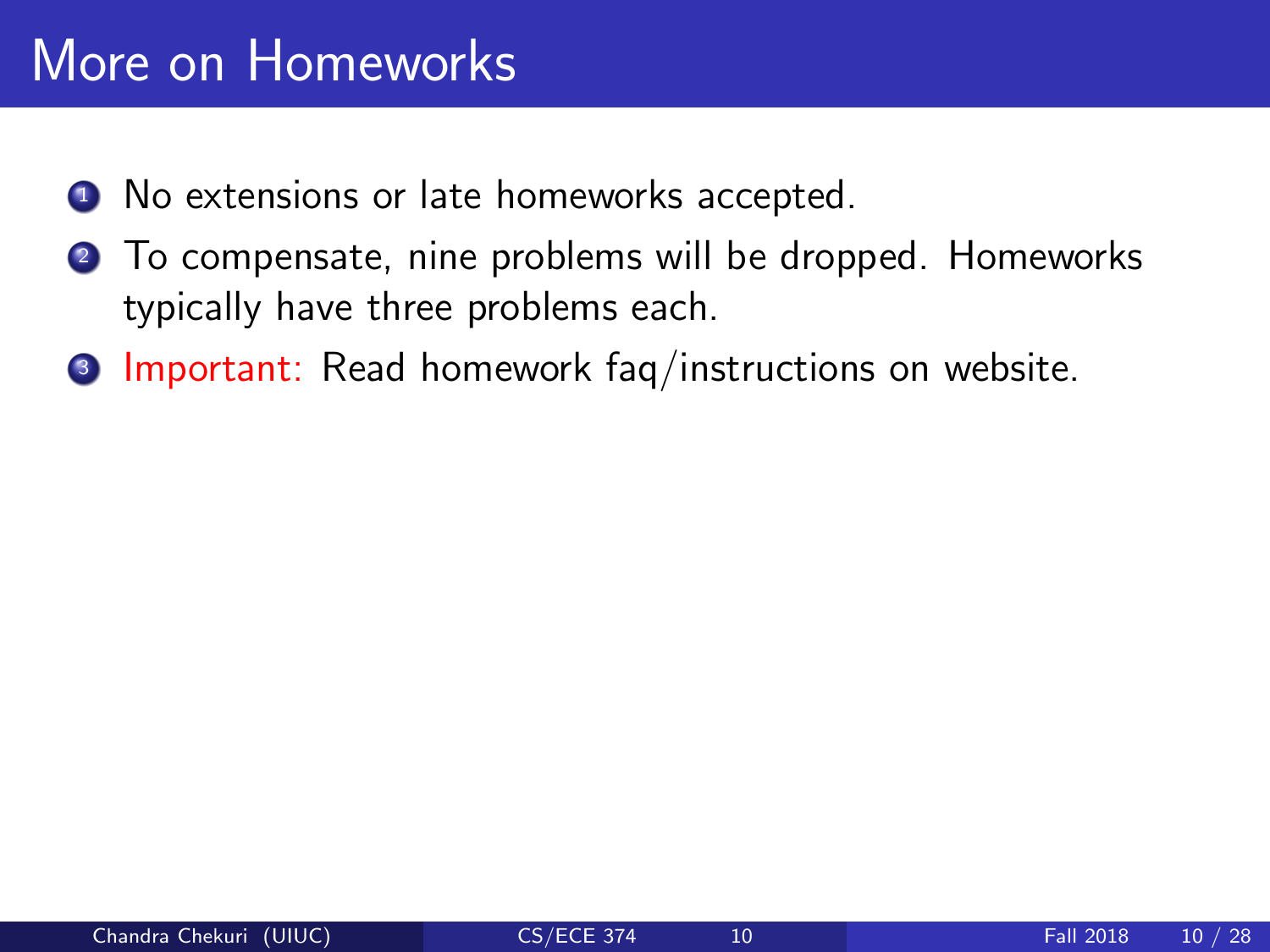### Discussion Sessions/Labs

- **1** 50min problem solving session led by TAs
- 2 Two times a week
- <sup>3</sup> Go to your assigned discussion section
- **4** Bring pen and paper!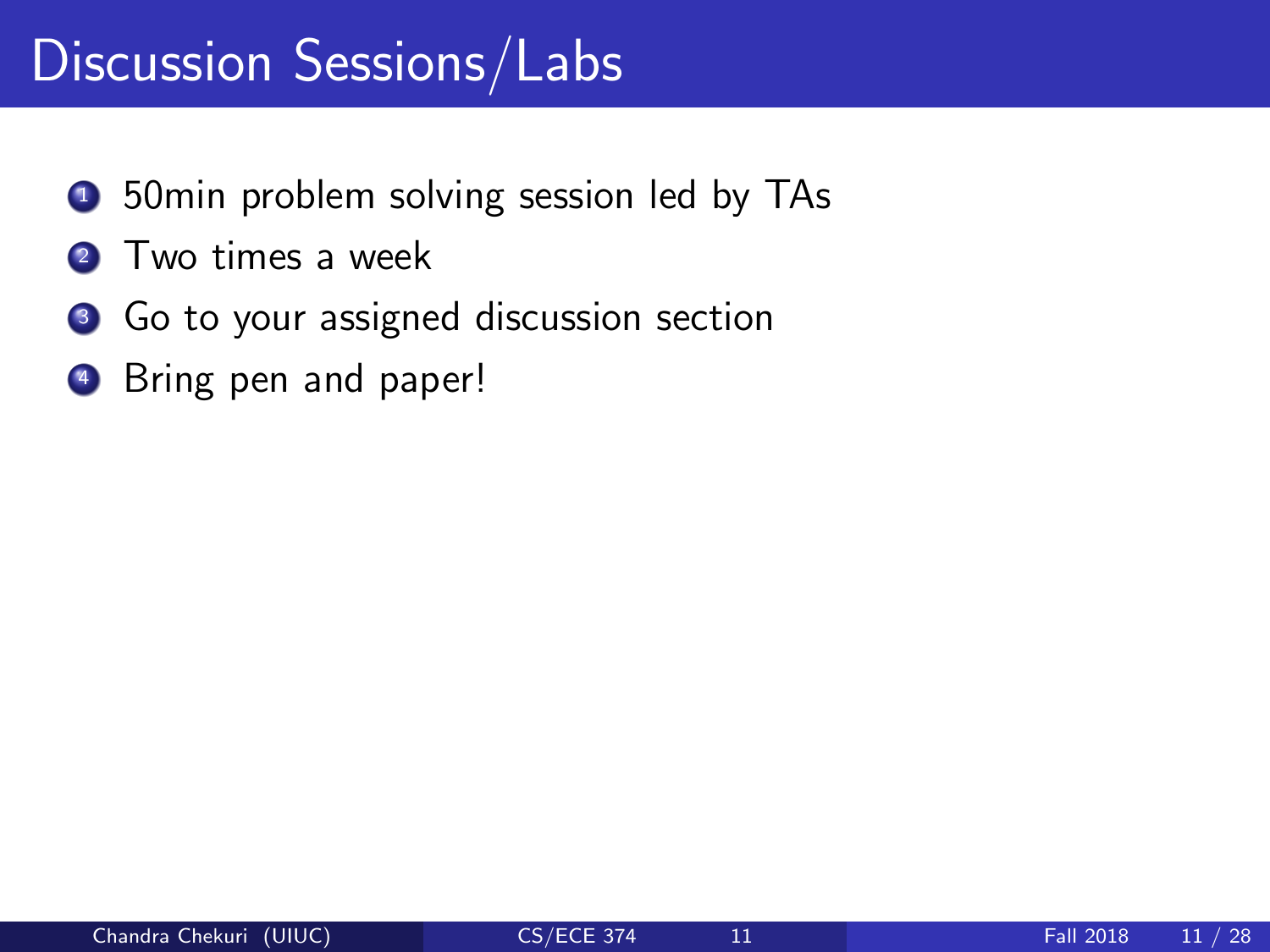### **Advice**

- **1** Attend lectures, please ask plenty of questions.
- 2 Attend discussion sessions.
- **3** Don't skip homework and don't copy homework solutions. Each of you should think about all the problems on the home work do not divide and conquer.
- <sup>4</sup> Use pen and paper since that is what you will do in exams which count for 76% of the grade. Keep a note book.
- **5** Study regularly and keep up with the course.
- **•** This is a course on problem solving. Solve as many as you can! Books/notes have plenty.
- **This is also a course on providing rigourous proofs of** correctness. Refresh your 173 background on proofs.
- <sup>8</sup> Ask for help promptly. Make use of office hours/Piazza.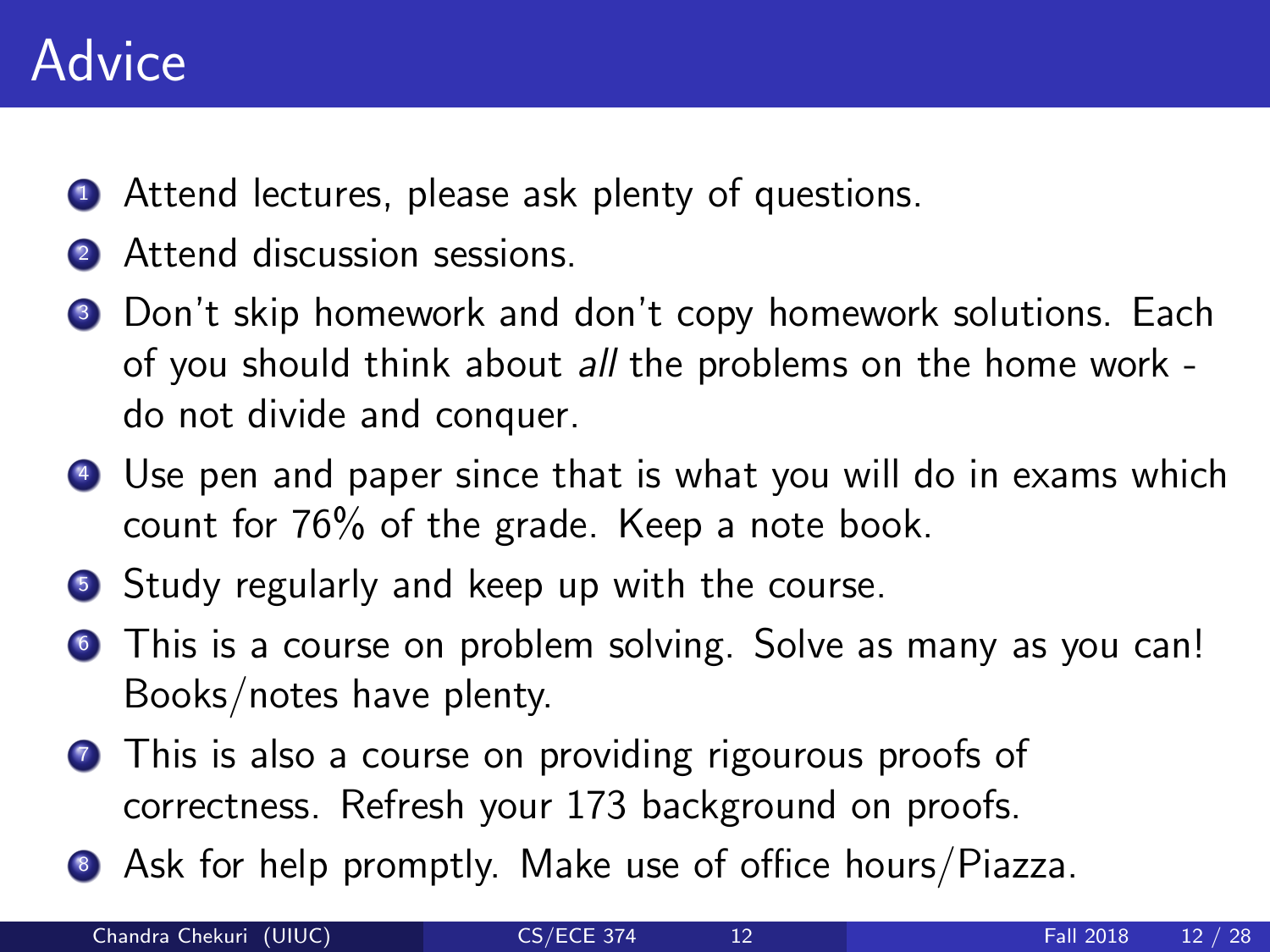### On Learning

Without seeking, truth cannot be known at all. It can neither be declared from pulpits, nor set down in articles nor in any wise be prepared and sold in packages ready for use. Truth must be ground for every man by himself out of its husk, with such help as he can get, but not without stern labour of his own.

– John Ruskin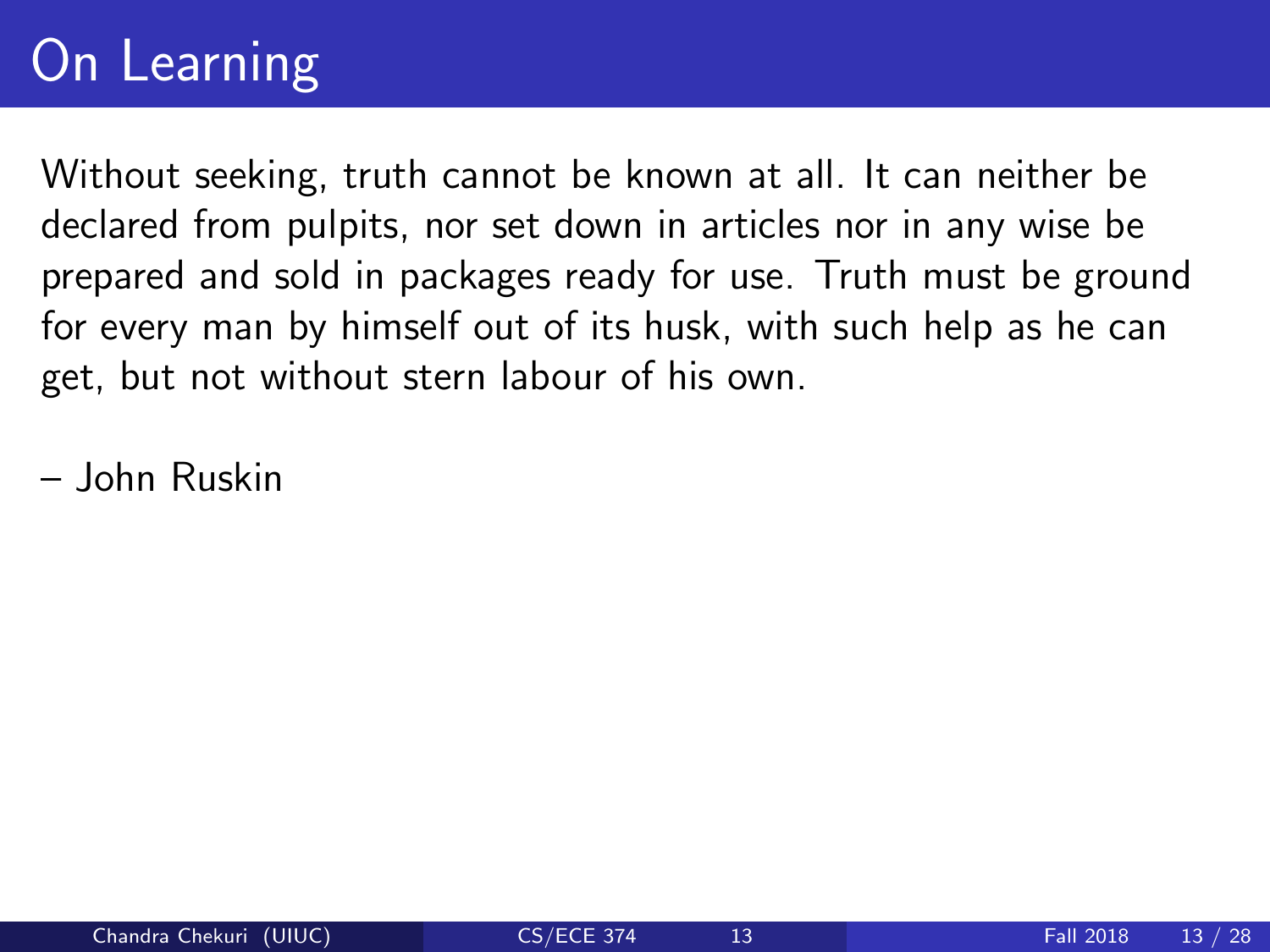### Homework 0

- **1** HW 0 is posted on the class website. Quiz 0 available on Moodle.
- <sup>2</sup> HW 0 due on Wednesady September 5th at 10am on Gradescope
- <sup>3</sup> HW 0 to be done and submitted *individually*.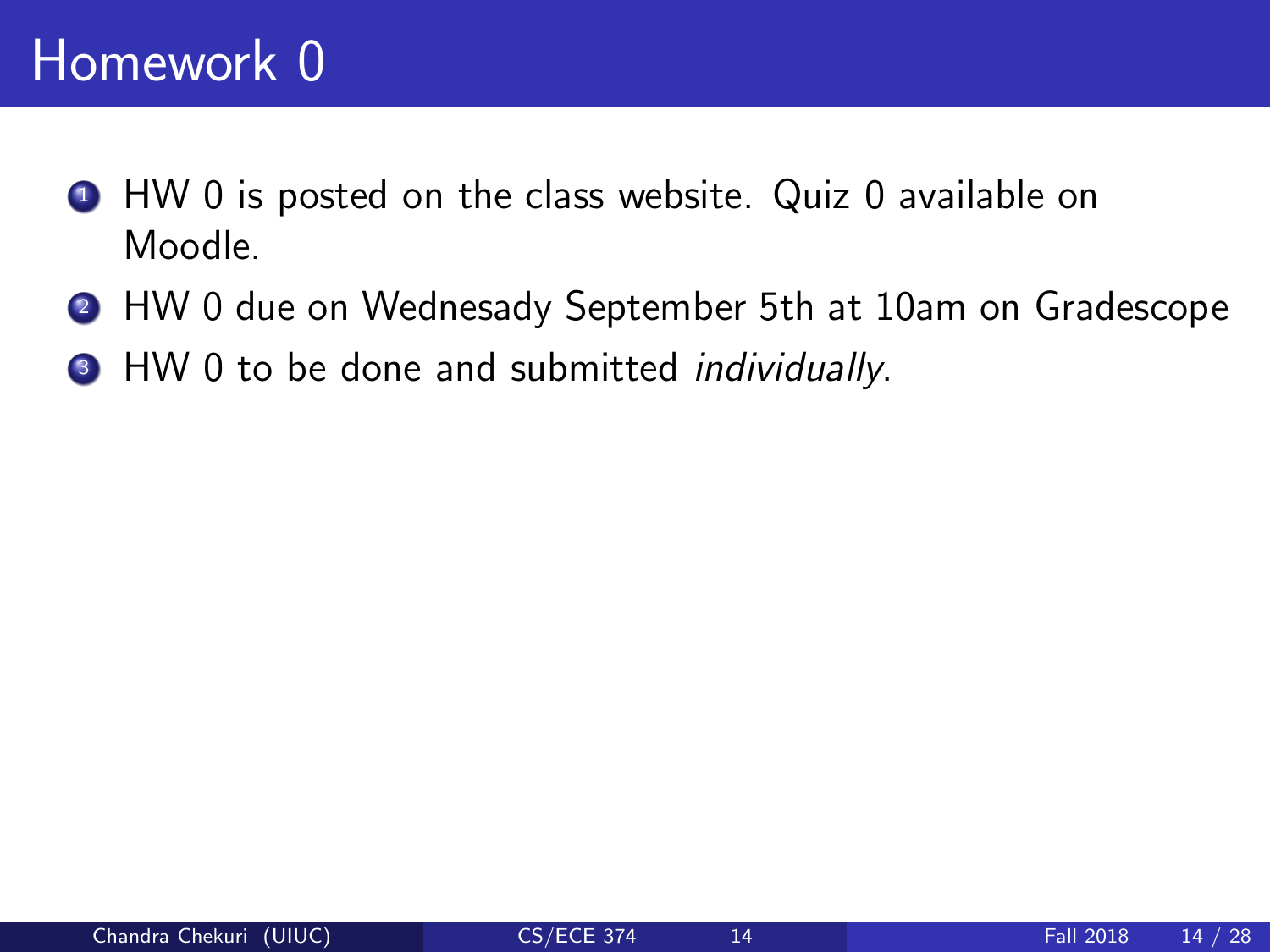Please contact instructors if you need special accommodations.

Lectures are being taped. See course webpage.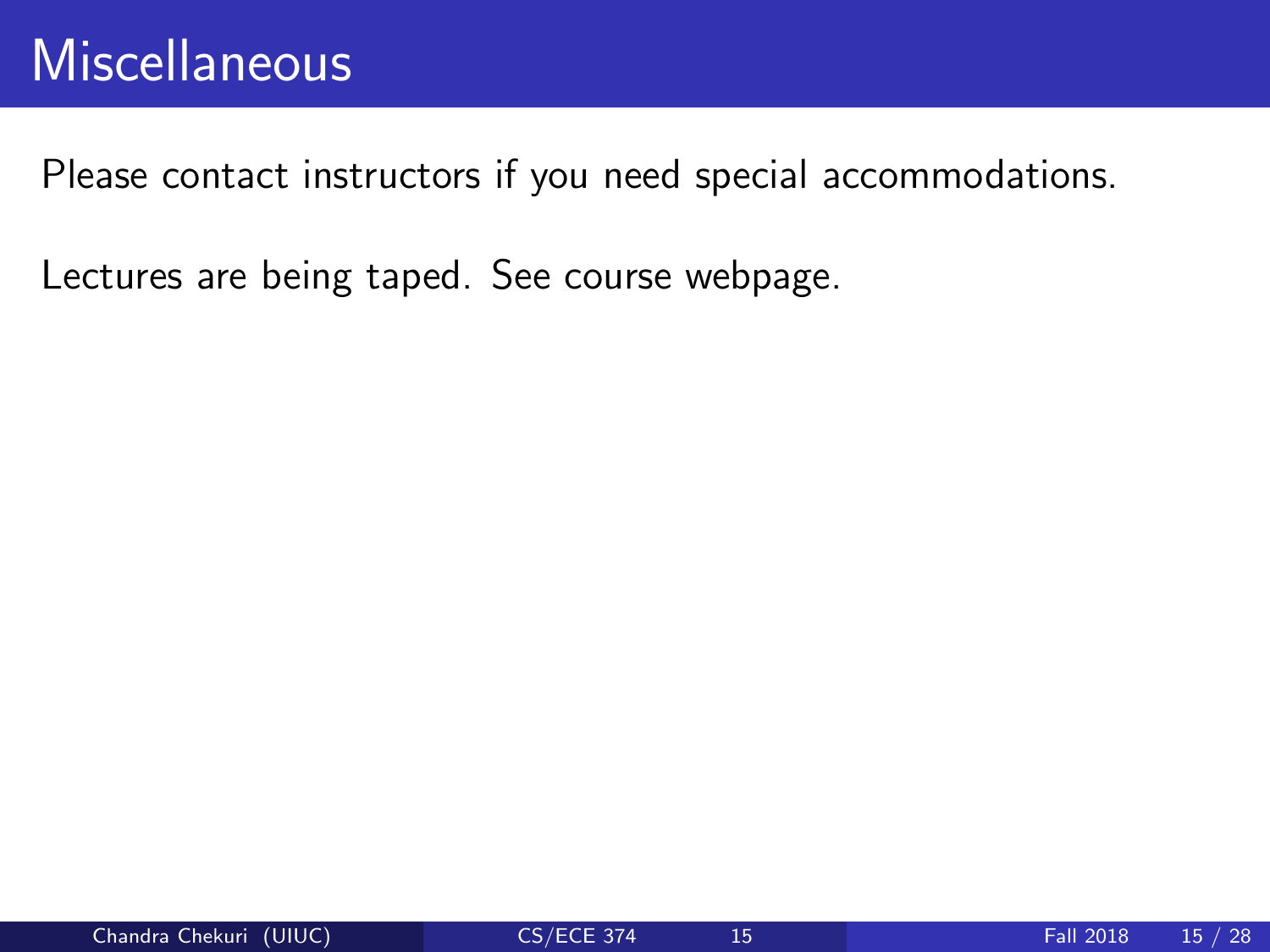## Part II

### <span id="page-15-0"></span>[Course Goals and Overview](#page-15-0)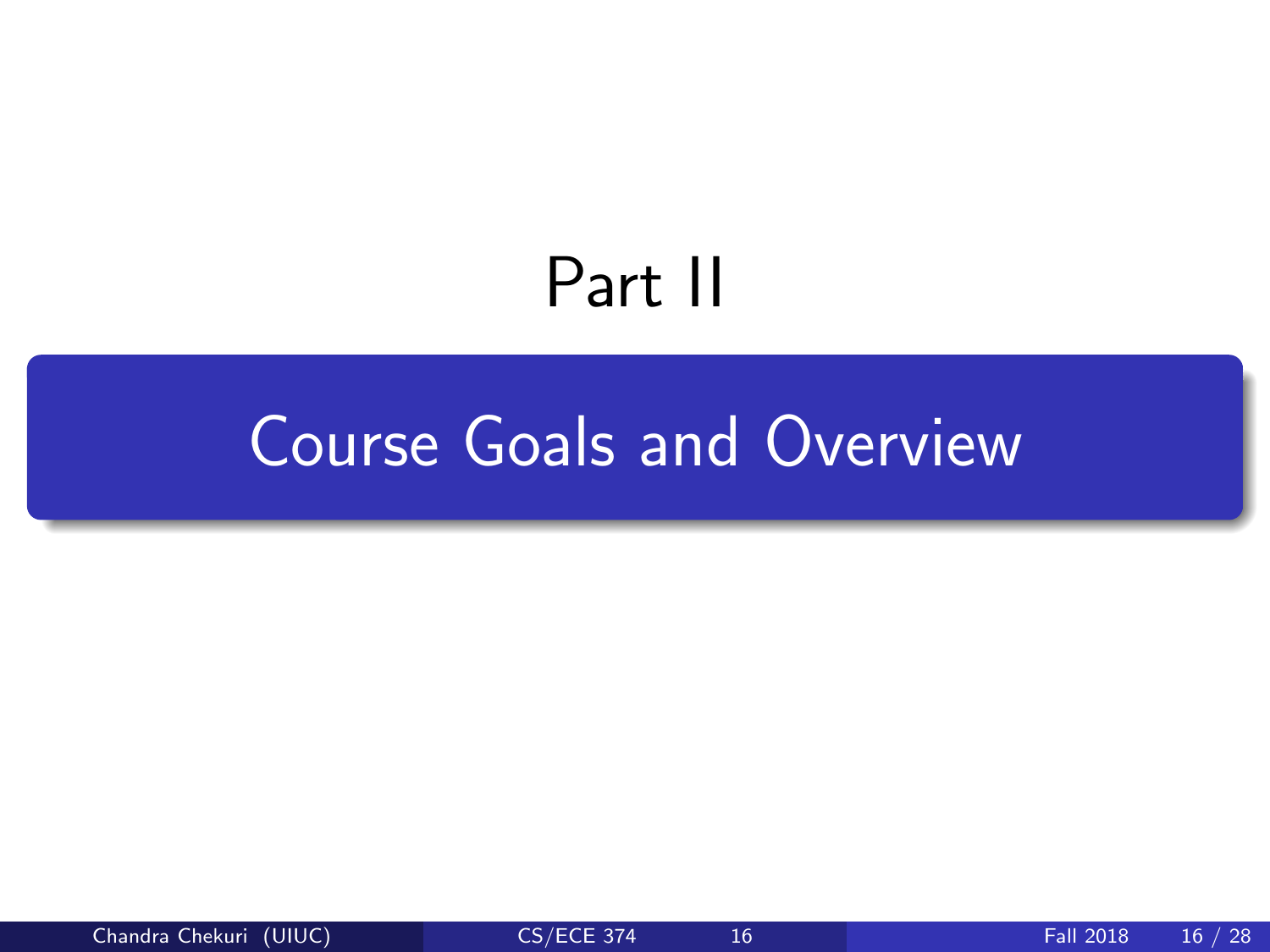### High-Level Questions

#### **1** Computation, formally.

- **1** Is there a formal definition of a computer?
- **2** Is there a "universal" computer?
- 2 Algorithms
	- **1** What is an algorithm?
	- What is an *efficient* algorithm?
	- **3** Some fundamental algorithms for basic problems
	- **4** Broadly applicable techniques in algorithm design
- **3** Limits of computation.
	- **1** Are there tasks that our computers cannot do?
	- **2** How do we prove lower bounds?
	- **3** Some canonical hard problems.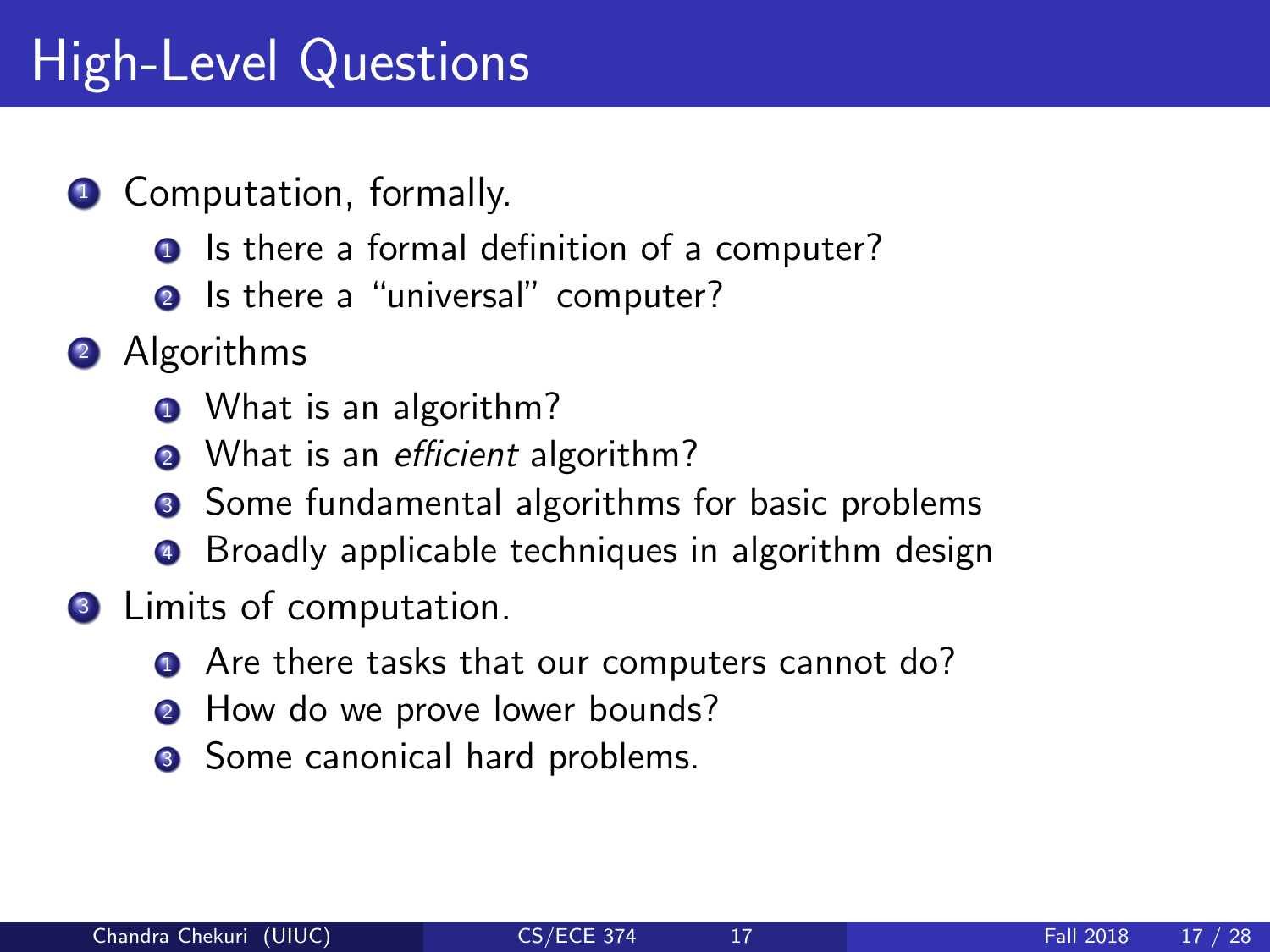### Course Structure

Course divided into three parts:

- <sup>1</sup> Basic automata theory: finite state machines, regular languages, hint of context free languages/grammars, Turing Machines
- 2 Algorithms and algorithm design techniques
- <sup>3</sup> Undecidability and NP-Completeness, reductions to prove intractability of problems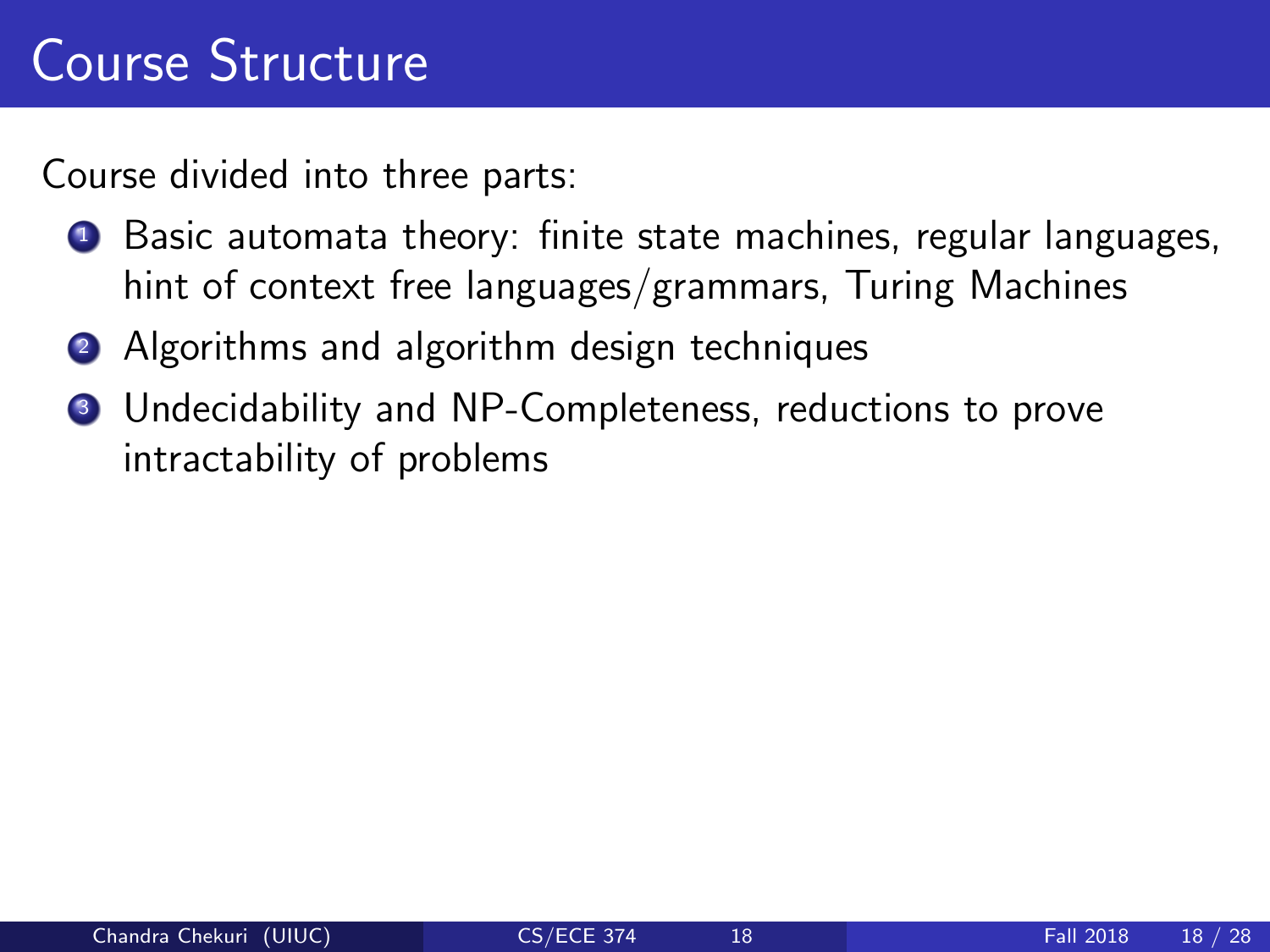# • Algorithmic thinking

- Learn/remember some basic tricks, algorithms, problems, ideas
- Understand/appreciate limits of computation (intractability)
- Appreciate the importance of algorithms in computer science and beyond (engineering, mathematics, natural sciences, social sciences, ...)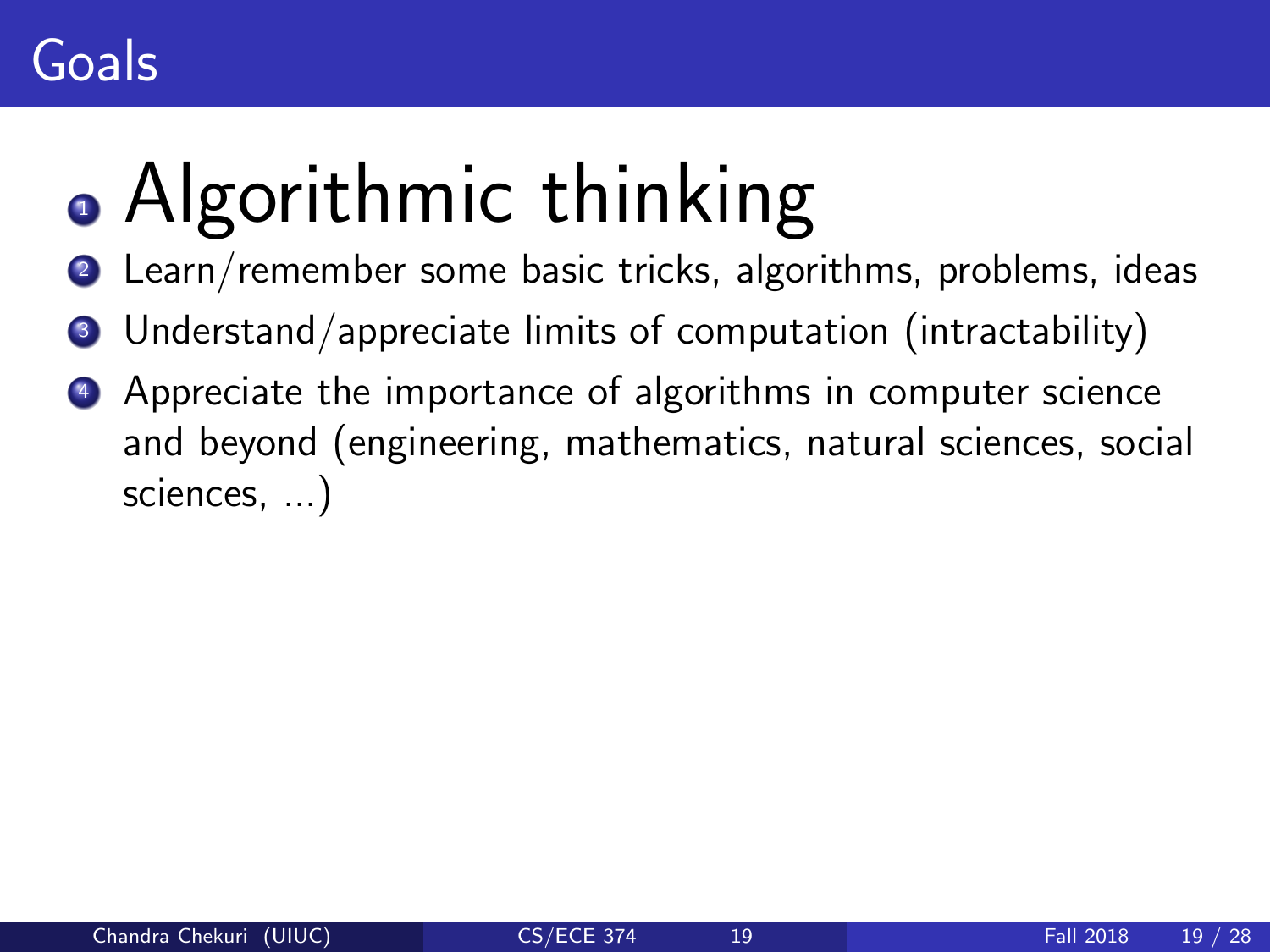### Historical motivation for computing

- **1** Fast (and automated) numerical calculations
- <sup>2</sup> Automating mathematical theorem proving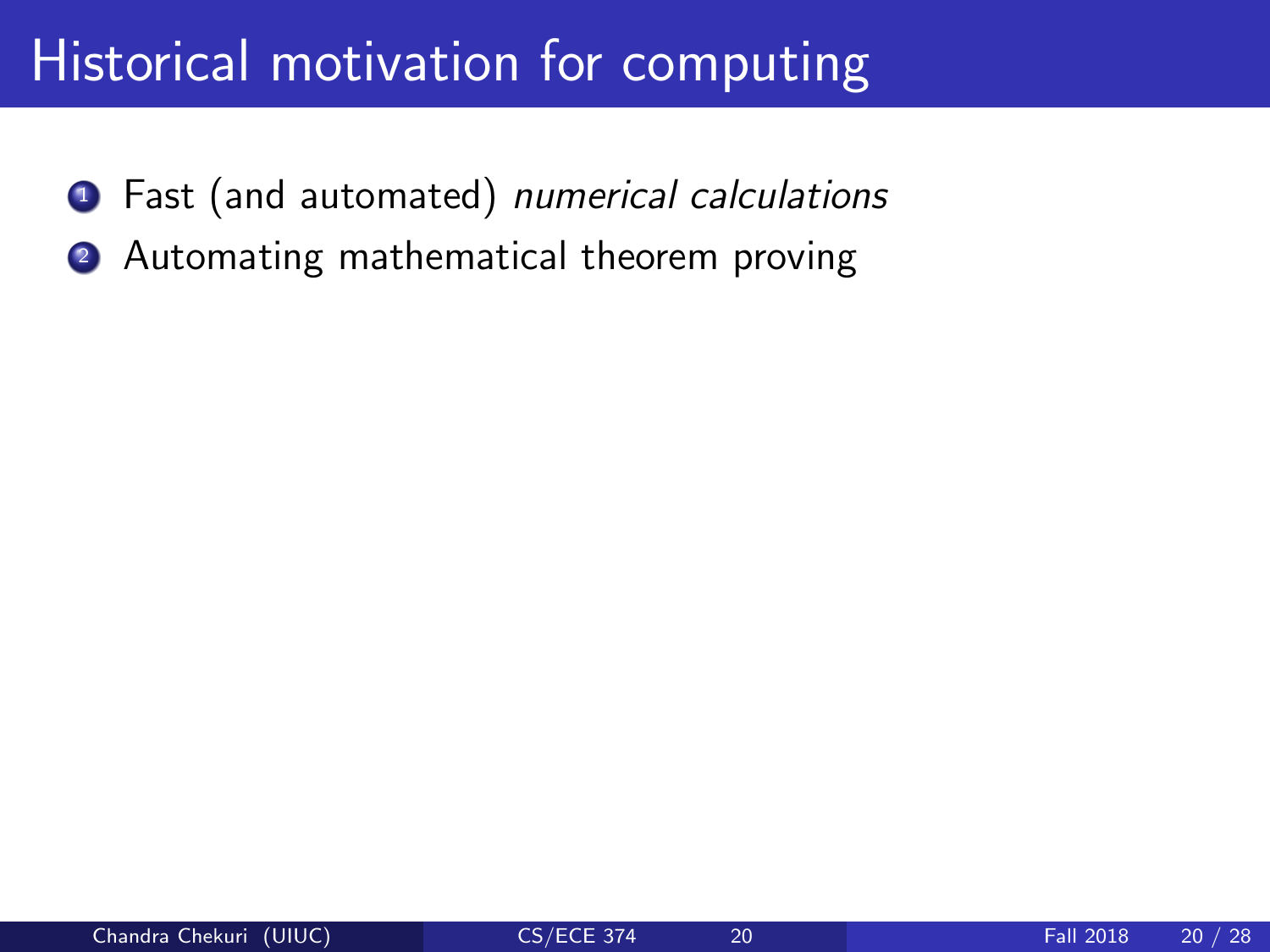### Models of Computation vs Computers

- <sup>1</sup> Model of Computation: an "idealized mathematical construct" that describes the primitive instructions and other details
- **2** Computer: an actual "physical device" that implements a very specific model of computation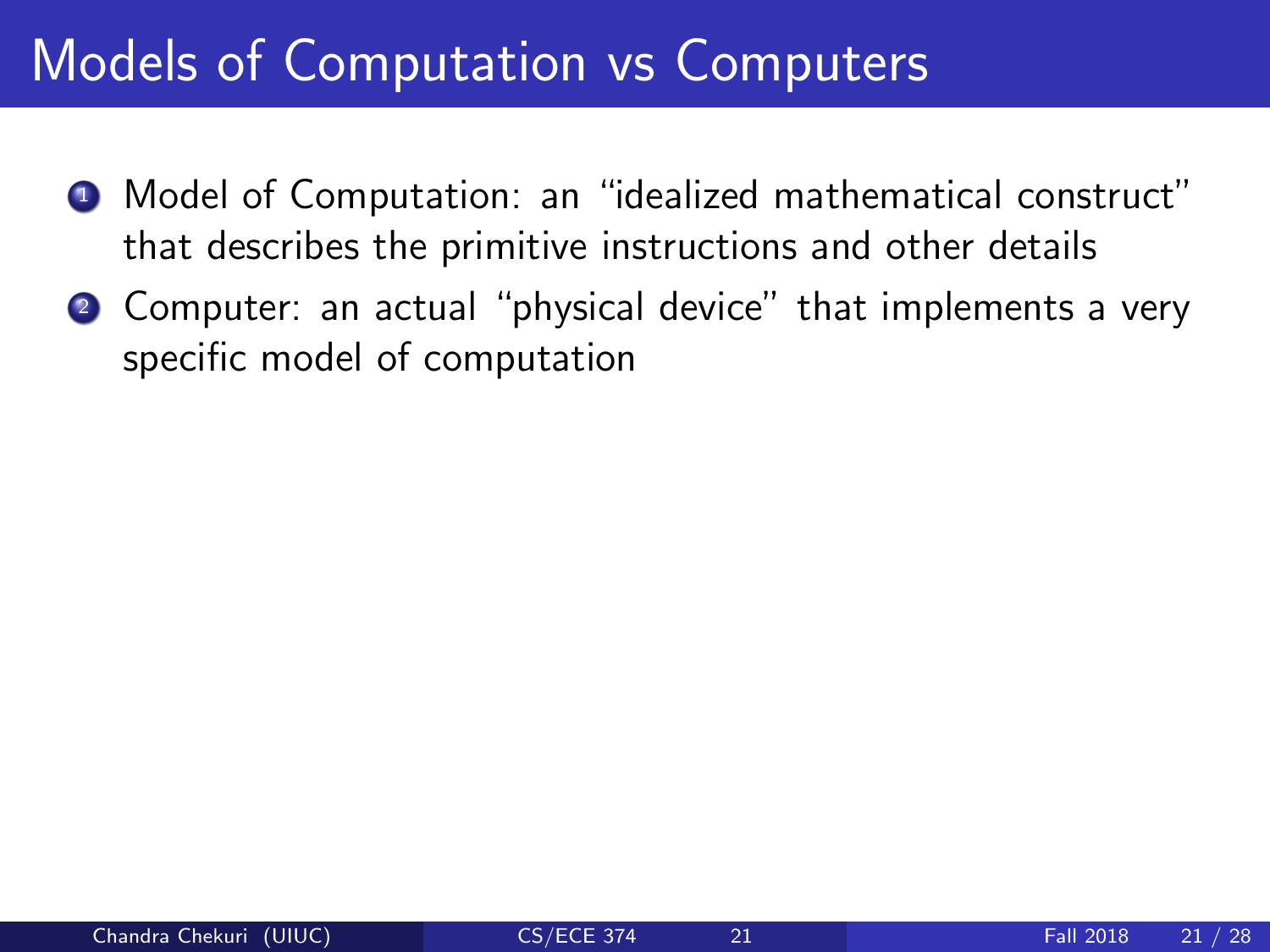### Models of Computation vs Computers

- <sup>1</sup> Model of Computation: an "idealized mathematical construct" that describes the primitive instructions and other details
- **2** Computer: an actual "physical device" that implements a very specific model of computation

Models and devices:

- **1** Algorithms: usually at a high level in a model
- 2 Device construction: usually at a low level
- **3** Intermediaries: compilers
- <sup>4</sup> How precise? Depends on the problem!
- **5** Physics helps implement a model of computer
- **•** Physics also inspires models of computation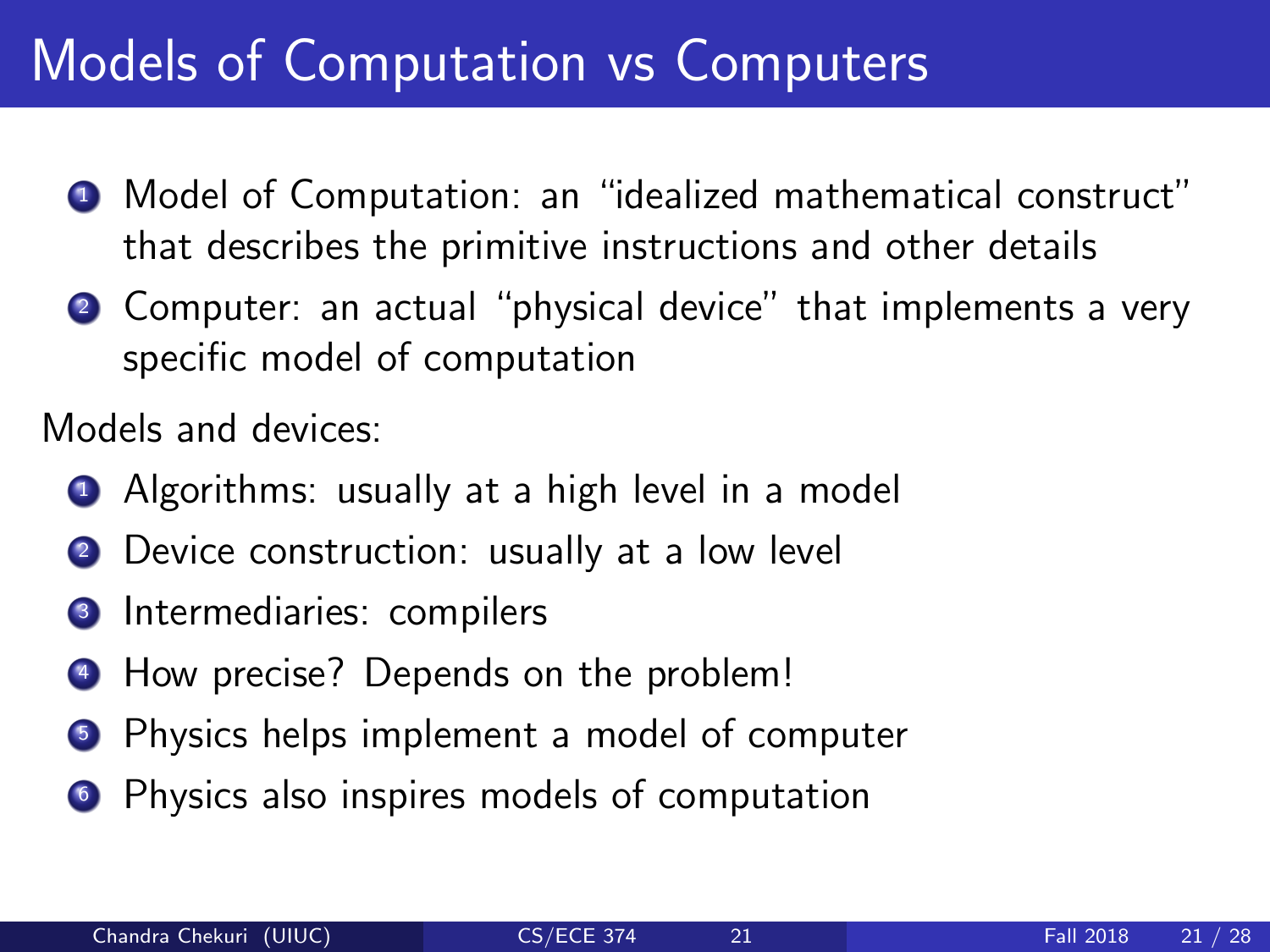Problem Given two  $n$ -digit numbers  $x$  and  $y$ , compute their sum.

| <b>Basic addition</b> |                       |  |
|-----------------------|-----------------------|--|
|                       | 3141                  |  |
|                       | $\frac{+7798}{10939}$ |  |
|                       |                       |  |
|                       |                       |  |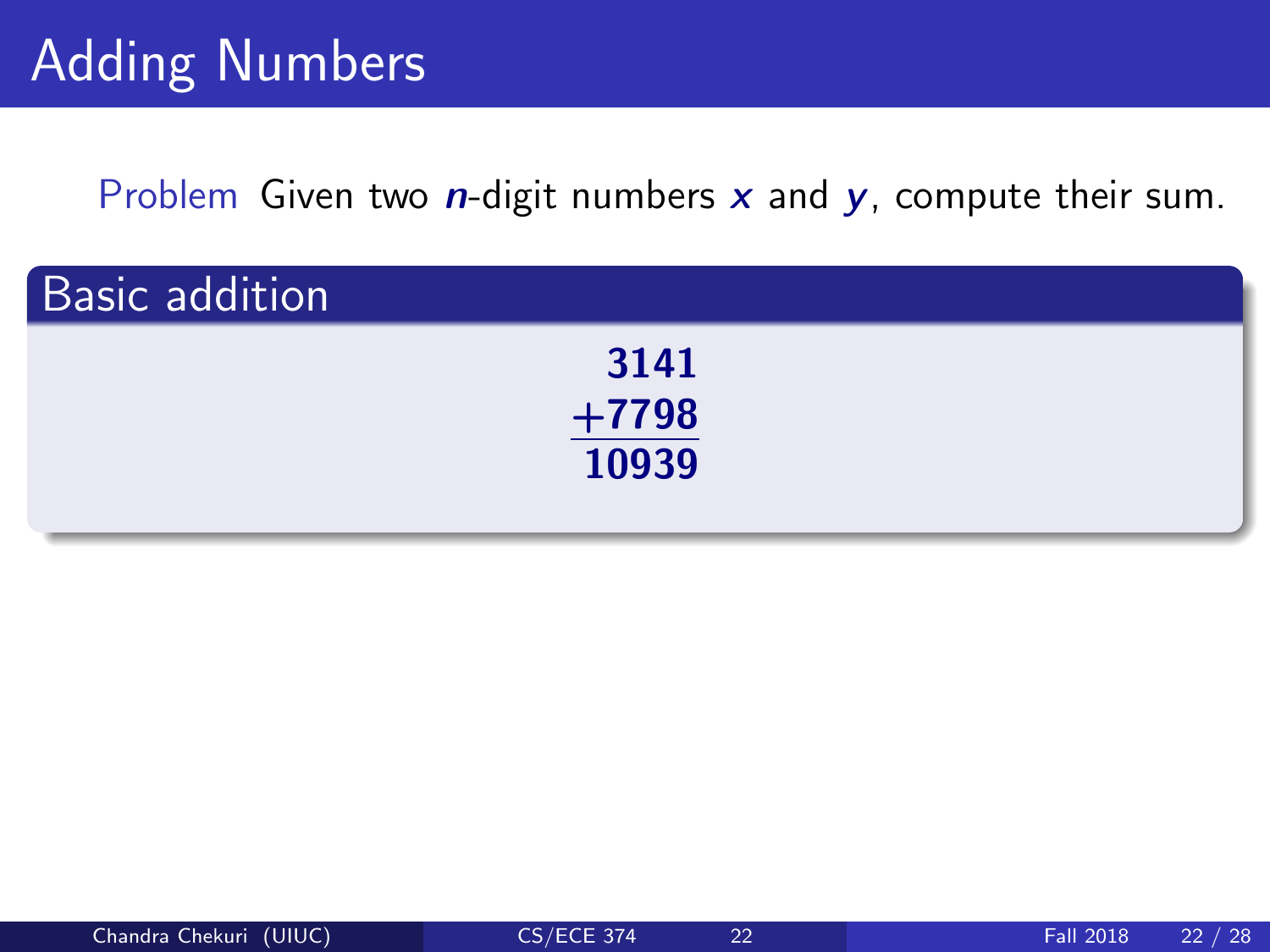### Adding Numbers

```
c = 0for i = 1 to n do
   z = x_i + y_iz = z + cIf (z > 10)c = 1z = z - 10 (equivalently the last digit of z)
   Else c=0print z
End For
If (c == 1) print c
```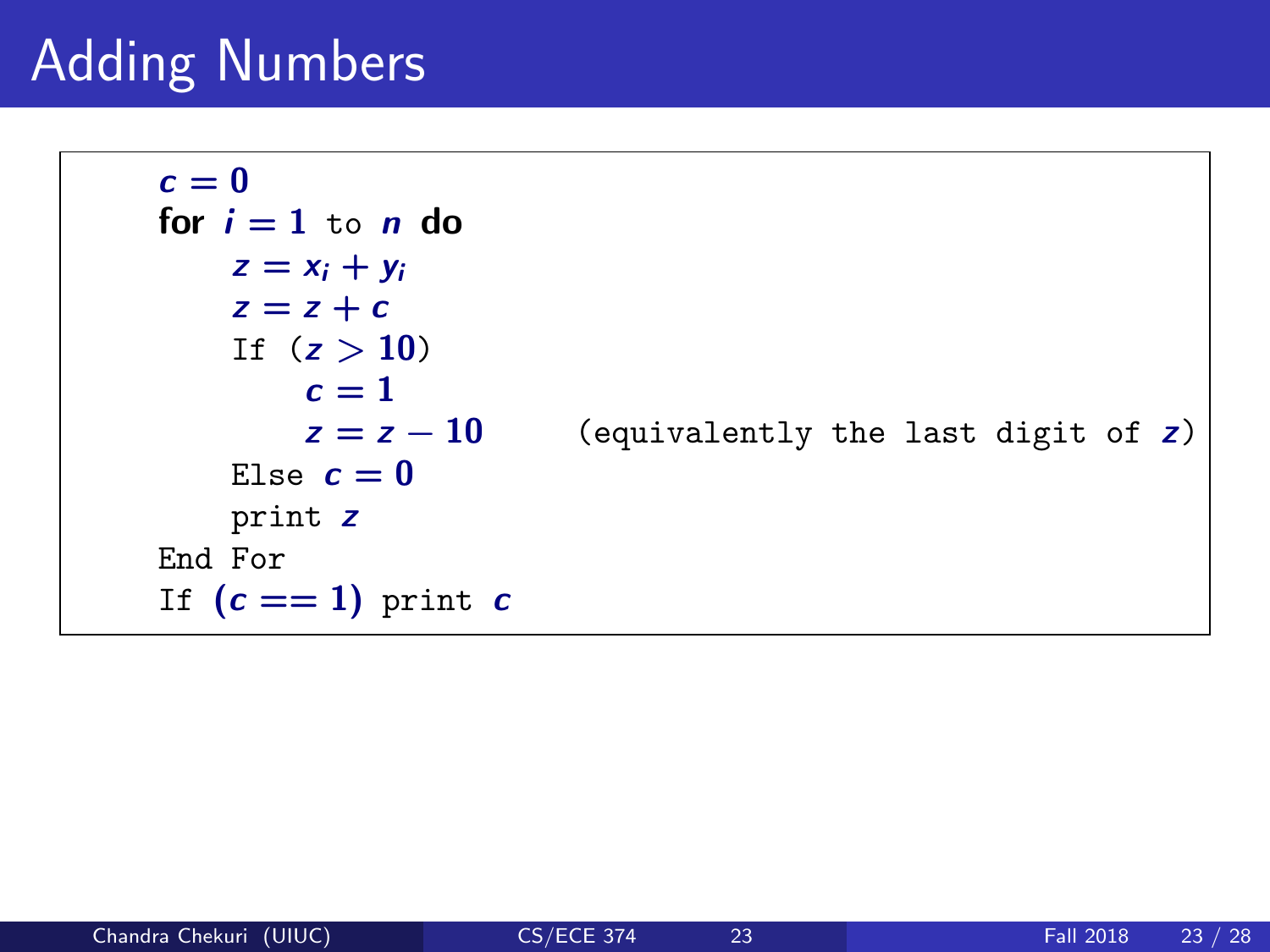### Adding Numbers

```
c=0for i = 1 to n do
   z = x_i + y_iz = z + cIf (z > 10)c=1z = z - 10 (equivalently the last digit of z)
   Else c=0print z
End For
If (c == 1) print c
```
**1** Primitive instruction is addition of two digits

2 Algorithm requires  $O(n)$  primitive instructions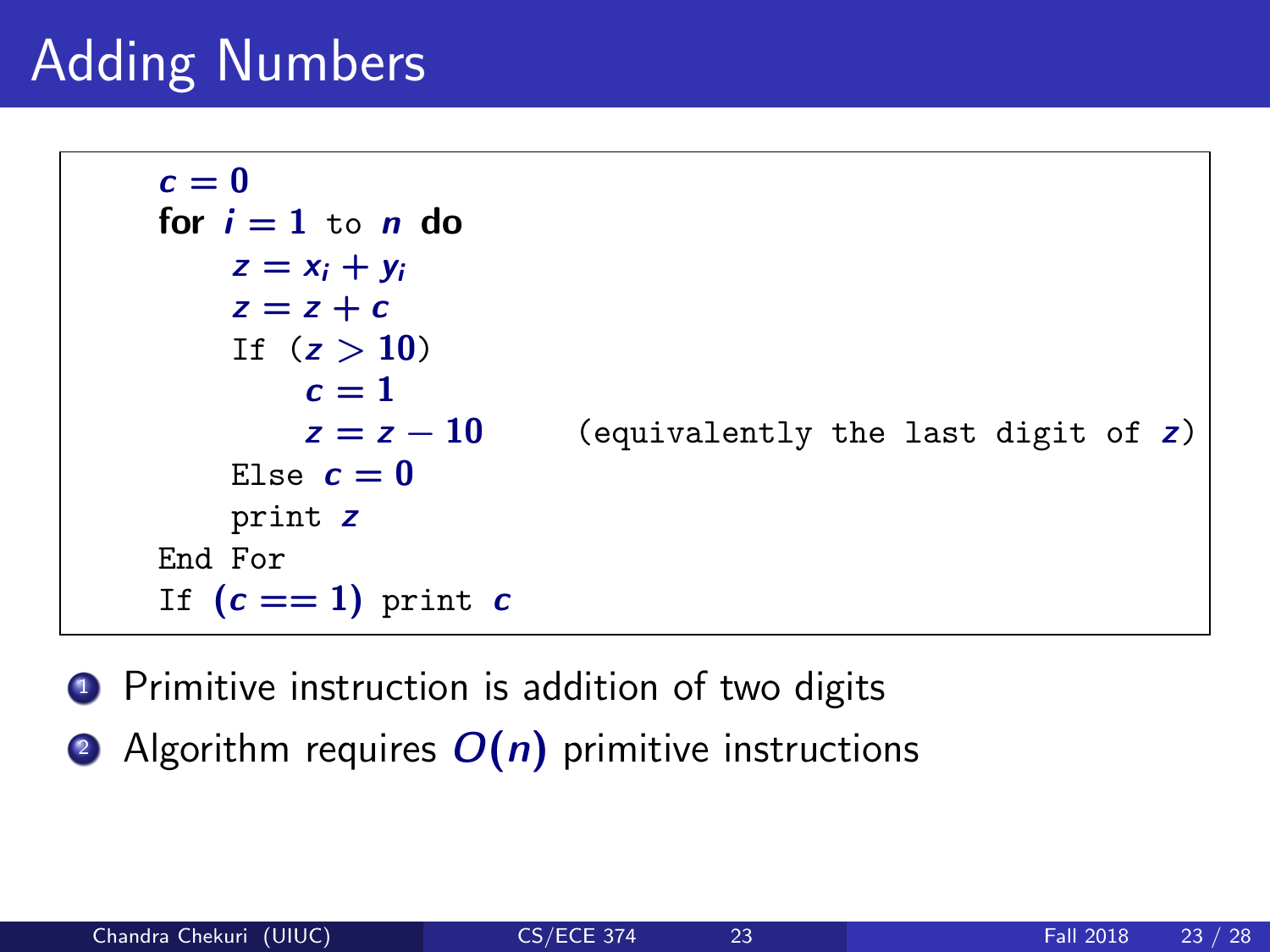Problem Given two *n*-digit numbers  $x$  and  $y$ , compute their product.

#### Grade School Multiplication

Compute "partial product" by multiplying each digit of  $\gamma$  with x and adding the partial products.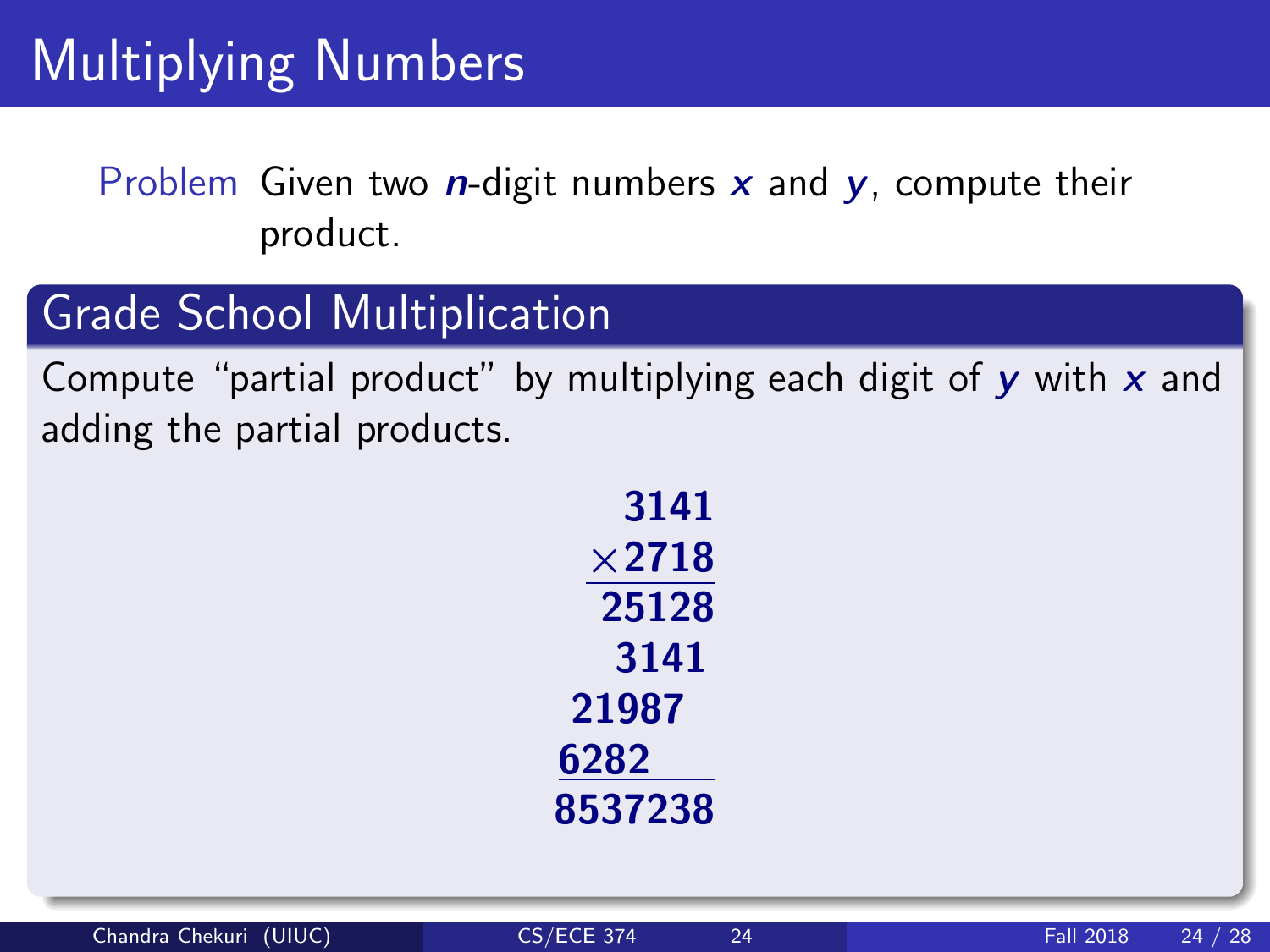### Time analysis of grade school multiplication

- **1** Each partial product:  $\Theta(n)$  time
- 2 Number of partial products:  $\leq n$
- Adding partial products: n additions each  $\Theta(n)$  (Why?)
- **4** Total time:  $\Theta(n^2)$
- **5** Is there a faster way?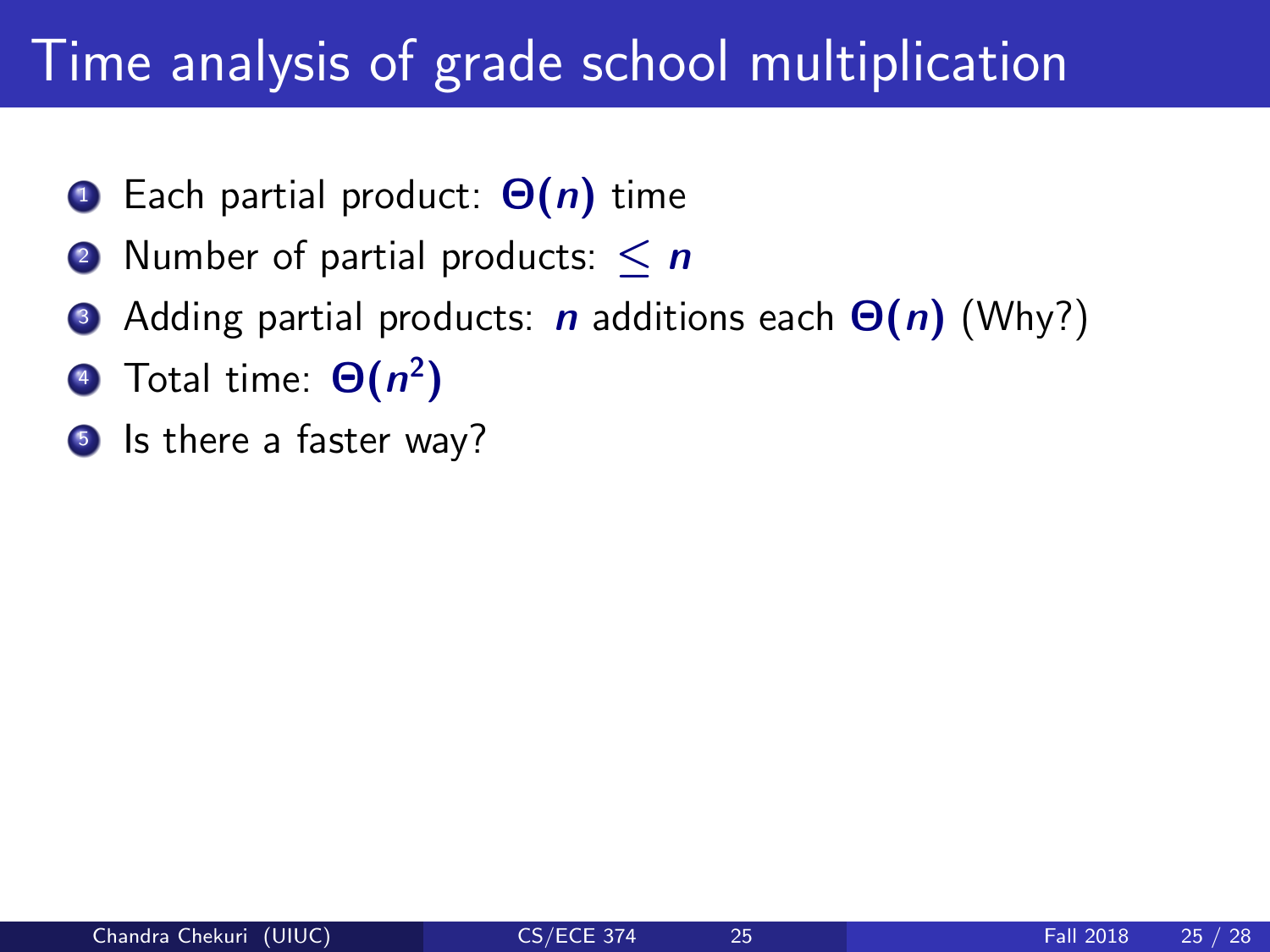### Fast Multiplication

Best known algorithm:  $O(n \log n \cdot 2^{O(\log^* n)})$  time [Furer 2008]

Previous best time:  $O(n \log n \log \log n)$  [Schonhage-Strassen 1971]

**Conjecture:** there exists an  $O(n \log n)$  time algorithm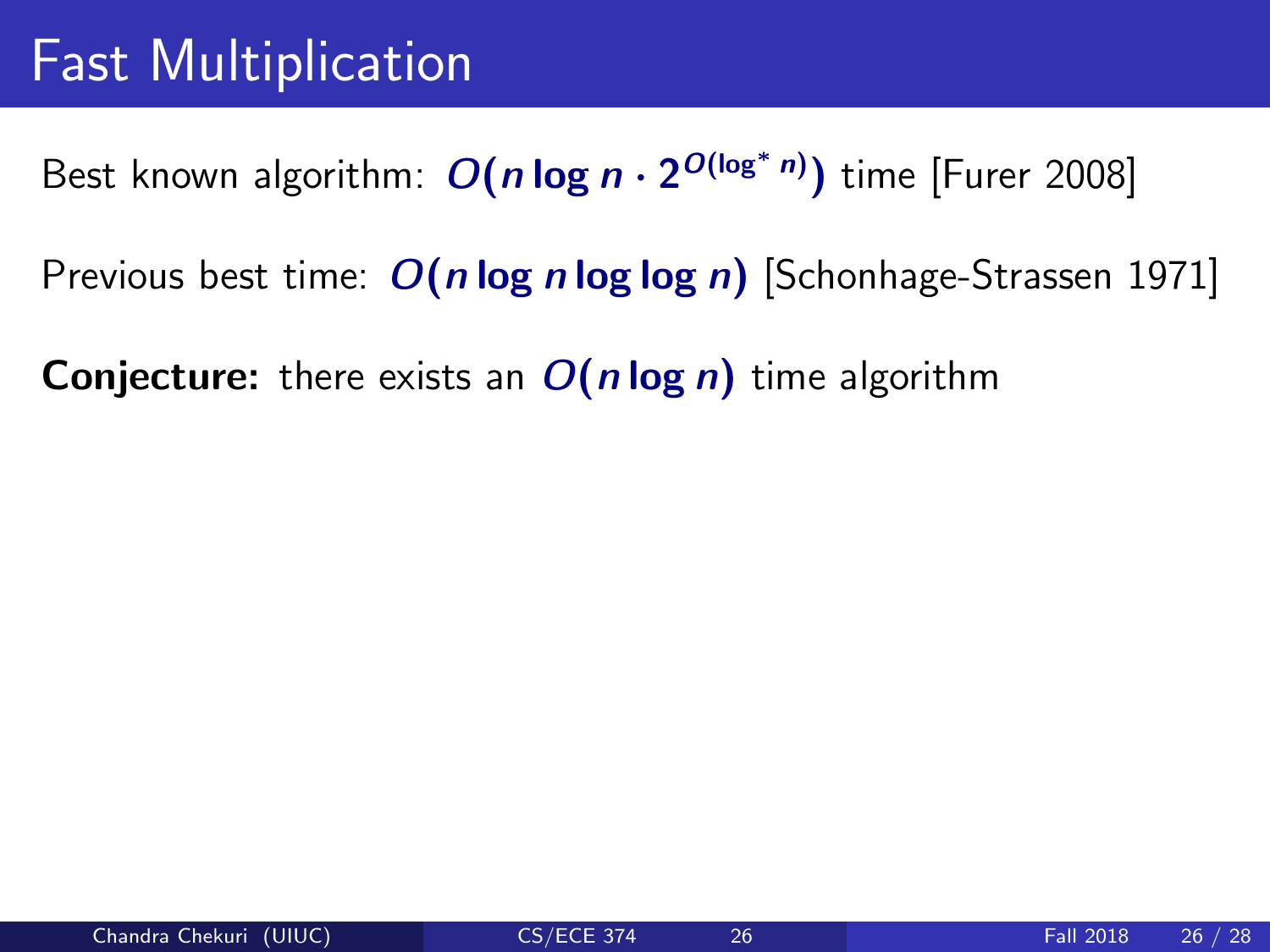Best known algorithm:  $O(n \log n \cdot 2^{O(\log^* n)})$  time [Furer 2008]

Previous best time:  $O(n \log n \log \log n)$  [Schonhage-Strassen 1971]

**Conjecture:** there exists an  $O(n \log n)$  time algorithm

We don't fully understand multiplication! Computation and algorithm design is non-trivial!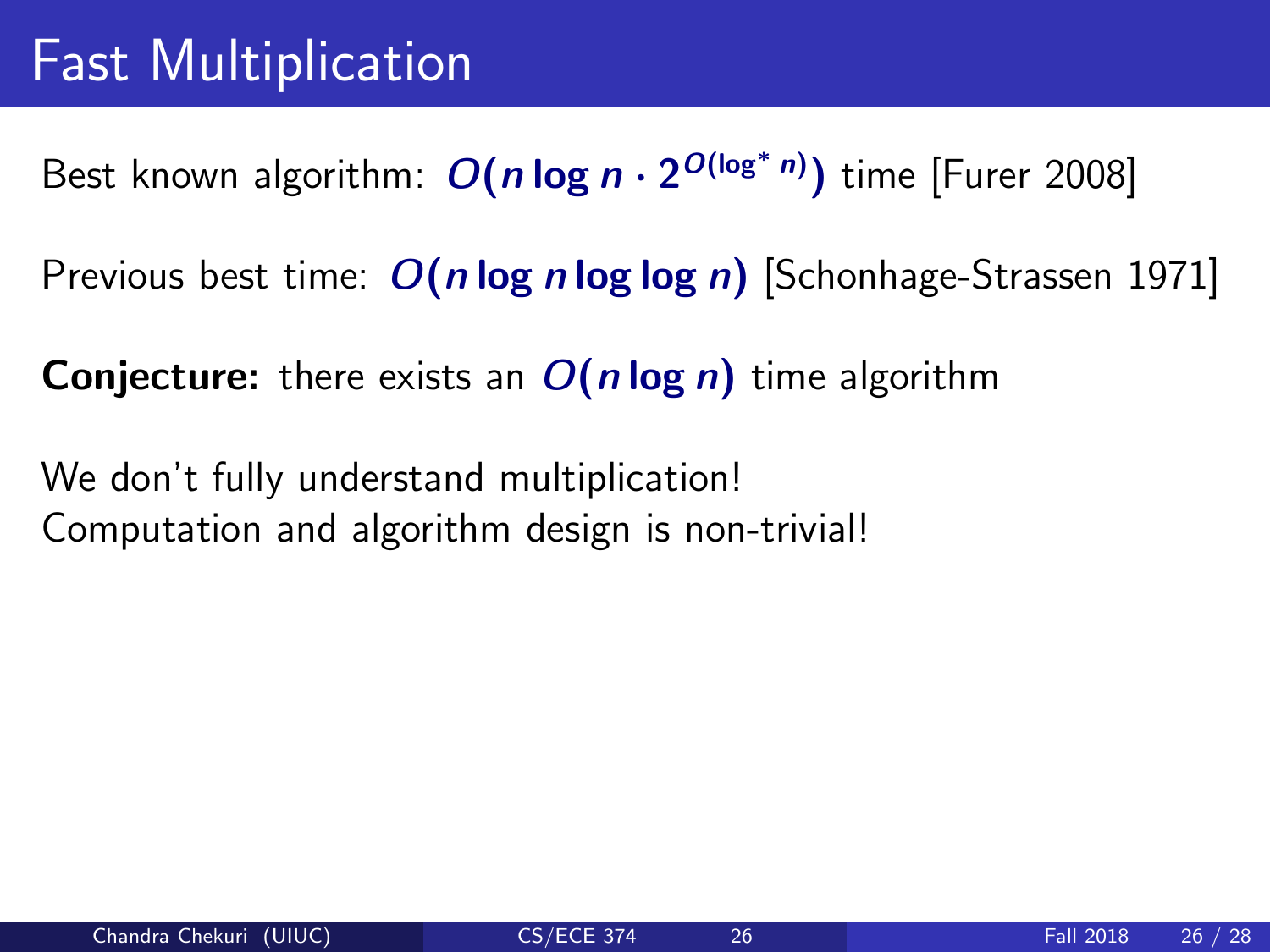### Post Correspondence Problem

Given: Dominoes, each with a top-word and a bottom-word.



Can one arrange them, using any number of copies of each type, so that the top and bottom strings are equal?

| abb | ba  | abb | $\boldsymbol{a}$ | abb     | $\mathbf b$ |
|-----|-----|-----|------------------|---------|-------------|
| a   | bbb | a   | ab               | baa bbb |             |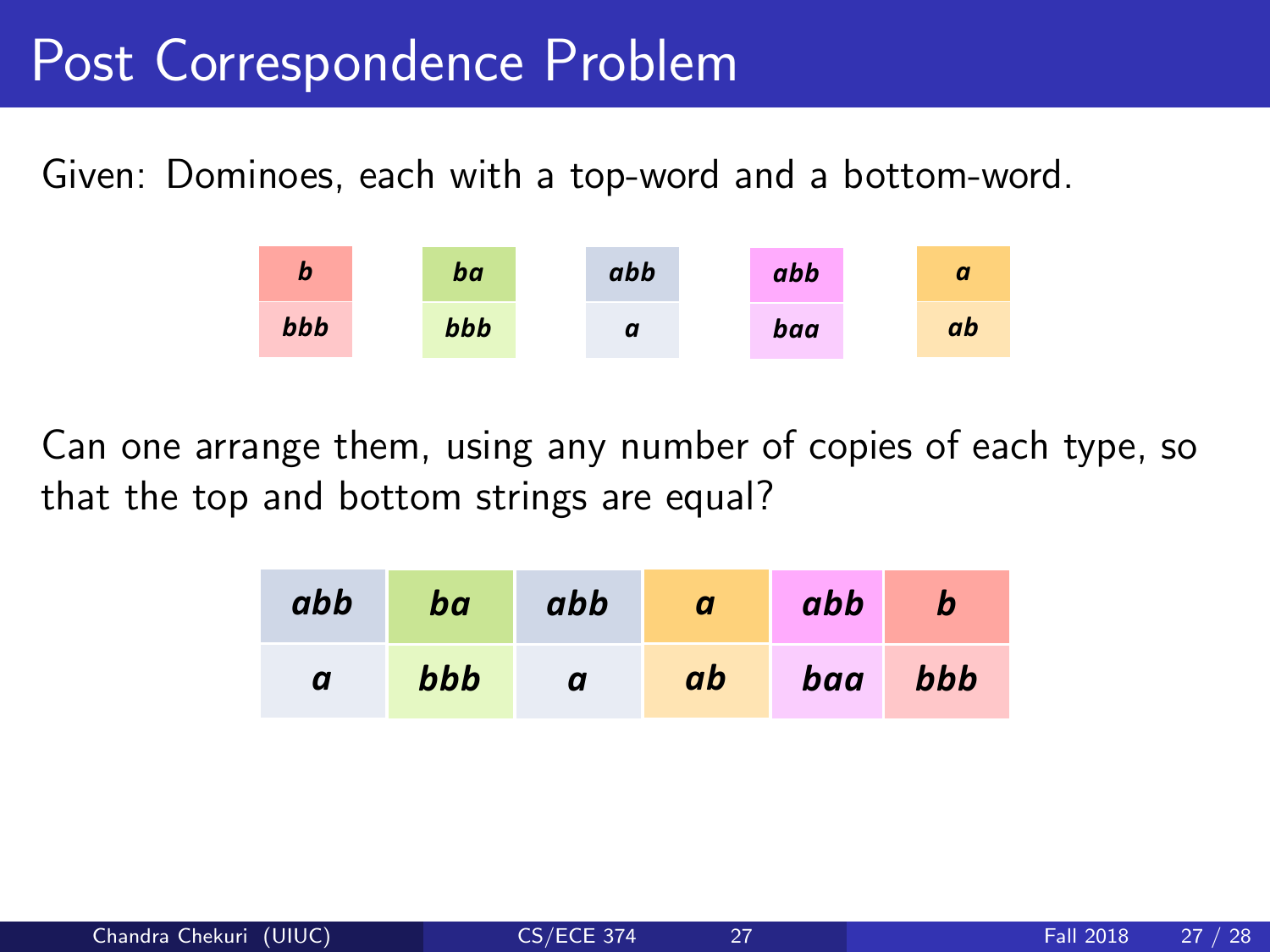### Halting Problem

**Debugging problem:** Given a program  $M$  and string  $x$ , does  $M$ halt when started on input  $x$ ?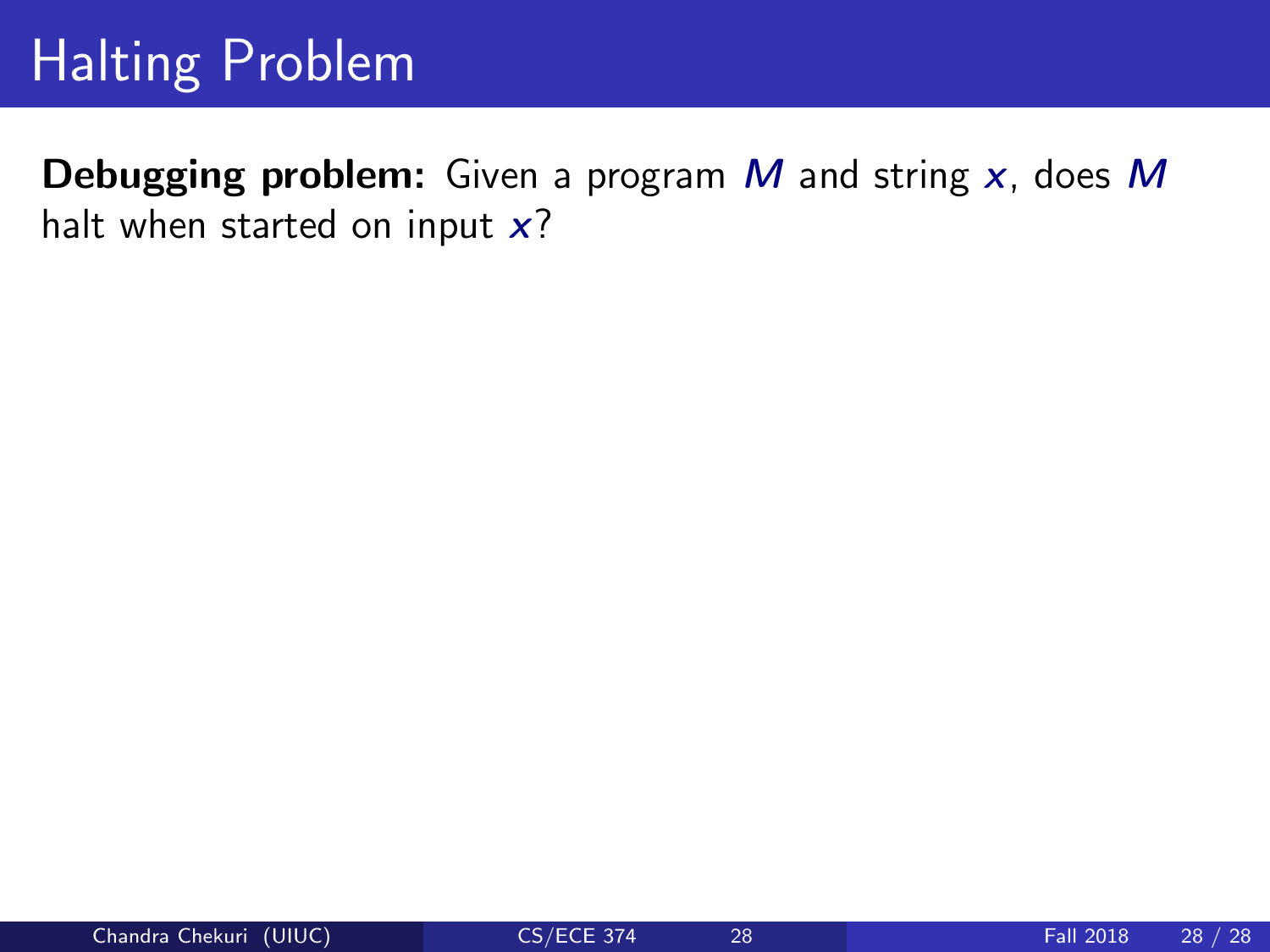### Halting Problem

**Debugging problem:** Given a program M and string x, does M halt when started on input  $x$ ?

**Simpler problem:** Given a program M, does M halt when it is started? Equivalently, will it print "Hello World"?